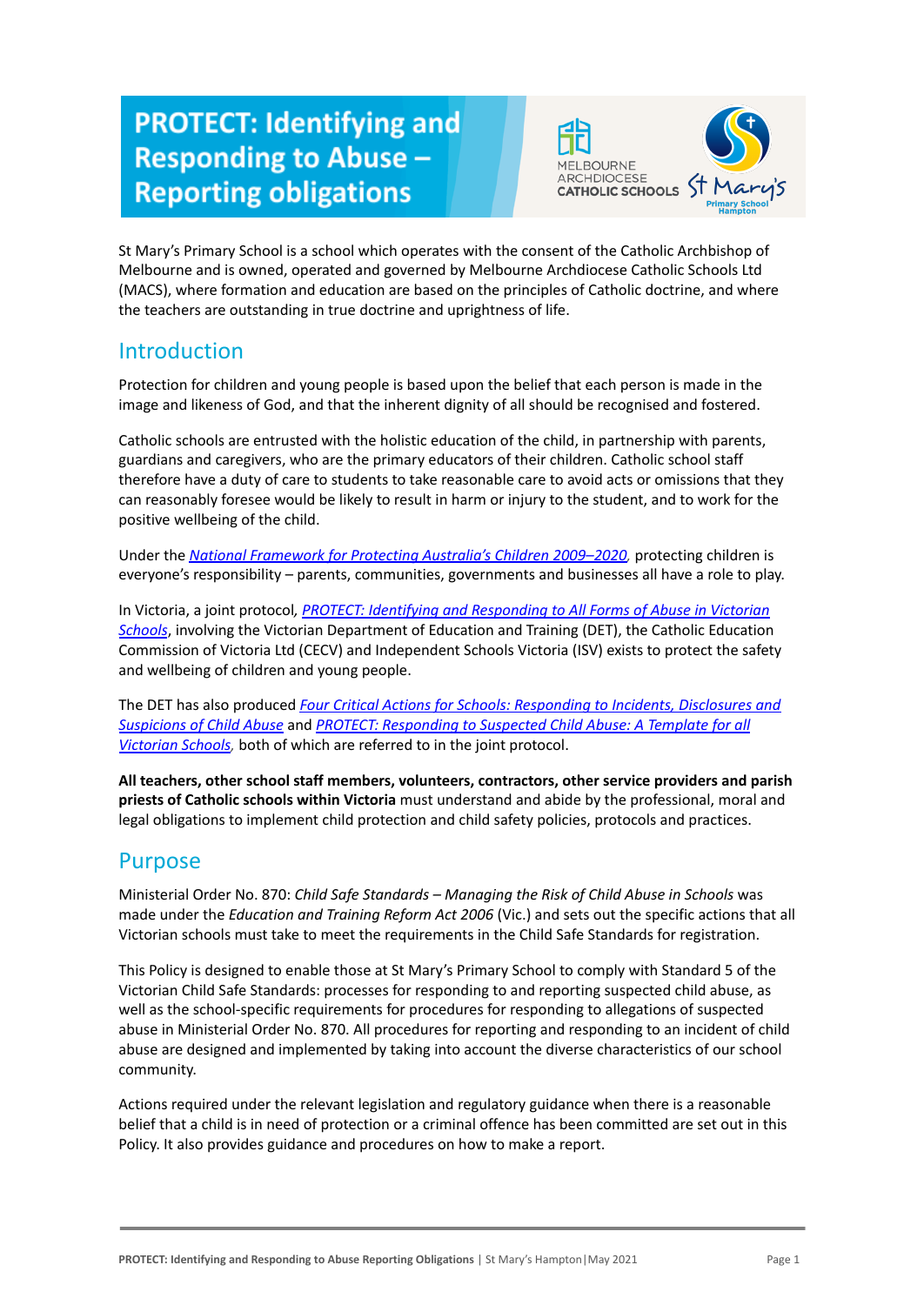This Policy assists staff at St Mary's Primary School (which includes volunteers, contractors, other service providers and religious leaders including clergy) to:

- identify the indicators of a child or young person who may be in need of protection
- understand how a suspicion or reasonable belief is formed
- where possible, refer to the principles of the Victorian Charter of Human Rights and Responsibilities as best practice in respecting and protecting the basic rights, freedoms and responsibilities of members of the school community
- make a report about a child or young person who may be in need of protection
- comply with obligations under the Victorian Reportable Conduct Scheme
- comply with mandatory reporting obligations under child protection law
- comply with legal obligations relating to criminal child abuse and grooming under criminal law.

# Legislative and regulatory requirements

St Mary's Primary School **and our governing body** must comply with the legal obligations that relate to managing the risk of child abuse under the *Children, Youth and Families Act 2005* (Vic.), the *Crimes Act 1958* (Vic.), the *Child Wellbeing and Safety Act 2005* (Vic.), the *Education and Training Reform Act 2006* (Vic.), the *Education and Training Reform Regulations 2017* (Vic.) and the *Family Violence Protection Act 2008* (Vic.).

The *Child Wellbeing and Safety Act 2005* (Vic.) introduced the seven Victorian Child Safe Standards, which aim to create a culture where protecting children from abuse is part of everyday thinking and practice. The Child Safe Standards were introduced in response to recommendations made by the *[Betrayal of Trust](http://www.parliament.vic.gov.au/file_uploads/Inquiry_into_Handling_of_Abuse_Volume_2_FINAL_web_y78t3Wpb.pdf)* report.

Child protection reporting obligations fall under six separate pieces of legislation with differing reporting requirements:

- the *Children, Youth and Families Act 2005* (Vic.)
- the *Education and Training Reform Act 2006* (Vic.)
- the *Education and Training Reform Regulations 2017* (Vic.)
- the *Crimes Act 1958* (Vic.)
- the *Family Violence Protection Act 2008* (Vic.)
- the *Wrongs Act 1958* (Vic.).

These legislative obligations exist in addition to moral and duty of care obligations, which require school community members to protect any child under their care and supervision from foreseeable harm.

# Definitions and obligations

# **Types of child abuse and indicators of harm**

Child abuse can take many forms. The perpetrator may be a parent, carer, school staff member, volunteer, another adult or even another child. The nature of child abuse is complex. The abuse may occur over time and potential risk indicators are often difficult to detect. Therefore, the legal obligations for reporting allegations of child abuse can vary depending on the circumstances of the incident.

Child abuse is defined in the *Child Wellbeing and Safety Act 2005* (Vic.) to include:

- sexual offences
- grooming offences under section 49M(1) of the *Crimes Act 1958* (Vic.)
- physical violence
- serious emotional or psychological harm
- serious neglect.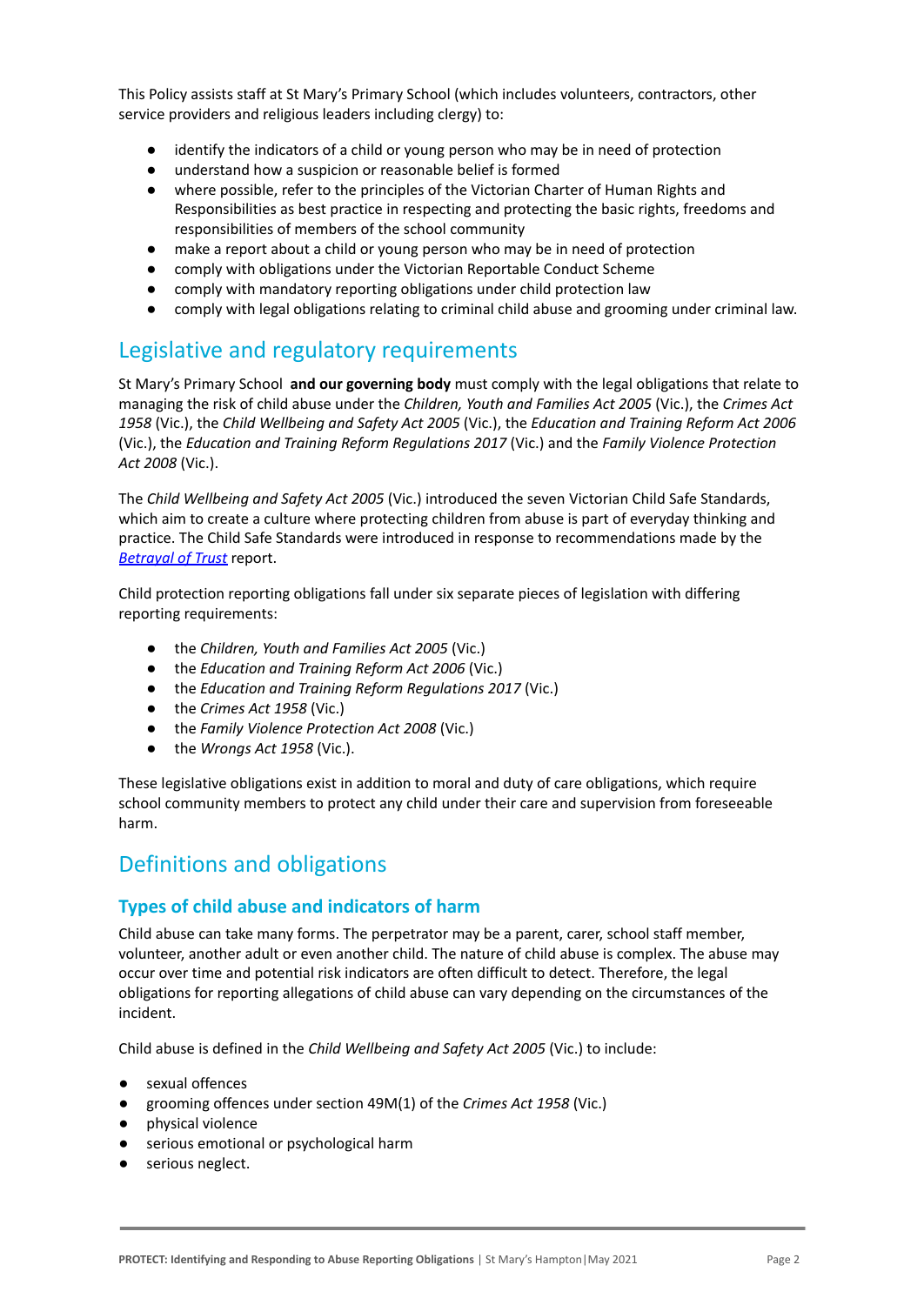| <b>Sexual offences</b>                     | A sexual offence occurs when a person involves a child in sexual activity, or<br>deliberately puts the child in the presence of sexual behaviours that are<br>exploitative or inappropriate to the child's age and development. Sexual offences<br>are governed by the Crimes Act 1958 (Vic.). Sexual abuse can involve a wide<br>range of sexual activity and may include fondling, masturbation, oral sex,<br>penetration, voyeurism and exhibitionism. It can also include exploitation<br>through pornography or prostitution.                                                                                                          |
|--------------------------------------------|---------------------------------------------------------------------------------------------------------------------------------------------------------------------------------------------------------------------------------------------------------------------------------------------------------------------------------------------------------------------------------------------------------------------------------------------------------------------------------------------------------------------------------------------------------------------------------------------------------------------------------------------|
| Grooming                                   | Grooming refers to predatory conduct undertaken by an adult (18 years or over)<br>to prepare a child for sexual activity at a later time. It is a sexual offence under<br>section 49M of the Crimes Act 1958 (Vic.) carrying a maximum 10-year term of<br>imprisonment. Under section 49M, the adult's words or conduct must be<br>intended to facilitate the child engaging or being involved in the commission of,<br>or attempt to commit, a sexual offence by the adult or another adult.                                                                                                                                               |
| <b>Physical violence</b>                   | Physical violence occurs when a child suffers or is likely to suffer significant harm<br>from a non-accidental injury or injuries inflicted by another person. Physical<br>violence can be inflicted in many ways including beating, shaking, burning or<br>using weapons (such as belts and paddles). Physical harm may also be caused<br>during student fights.                                                                                                                                                                                                                                                                           |
| Serious emotional or<br>psychological harm | Serious emotional or psychological abuse may occur when a child is repeatedly<br>rejected, isolated or frightened by threats or the witnessing of family violence. It<br>also includes hostility, derogatory name-calling and put-downs, or persistent<br>coldness from a person, to the extent where the behaviour of the child is<br>disturbed or their emotional development is at serious risk of being impaired.<br>Serious emotional or psychological harm could also result from conduct that<br>exploits a child without necessarily being criminal, such as encouraging a child to<br>engage in inappropriate or risky behaviours. |
| <b>Serious neglect</b>                     | Neglect includes a failure to provide a child with an adequate standard of<br>nutrition, medical care, clothing, shelter or supervision. Significant neglect<br>causes harm to a child that is more than trivial or temporary. Serious neglect is<br>when the child is exposed to an extremely dangerous or life-threatening<br>situation and there is a continued failure to provide a child with the basic<br>necessities of life.                                                                                                                                                                                                        |
| <b>Family violence</b>                     | Family violence is defined under the Family Violence Protection Act 2008 (Vic.) to<br>include behaviour that causes a child to hear, witness or be exposed to the<br>effects of family violence such as abusive, threatening, controlling or coercive<br>behaviour. While family violence does not form part of the official definition of<br>'child abuse' in the Child Wellbeing and Safety Act 2005 (Vic.), the impact of<br>family violence on a child can be a form of child abuse, for example, where it<br>causes serious emotional or psychological harm to a child. A child can also be a<br>direct victim of family violence.     |

Child abuse can have a significant effect on a child's physical, social, psychological or emotional health, development and wellbeing. The younger the child, the more vulnerable they are to abuse and the more serious the consequences are likely to be.

There can be physical or behavioural indicators of child abuse and neglect, or a combination of both. While the presence of a single indicator, or even several indicators, does not necessarily prove that abuse or neglect has occurred, the repeated occurrence of either a physical or behavioural indicator, or the occurrence of several indicators together, should alert school staff to the possibility of child abuse or neglect.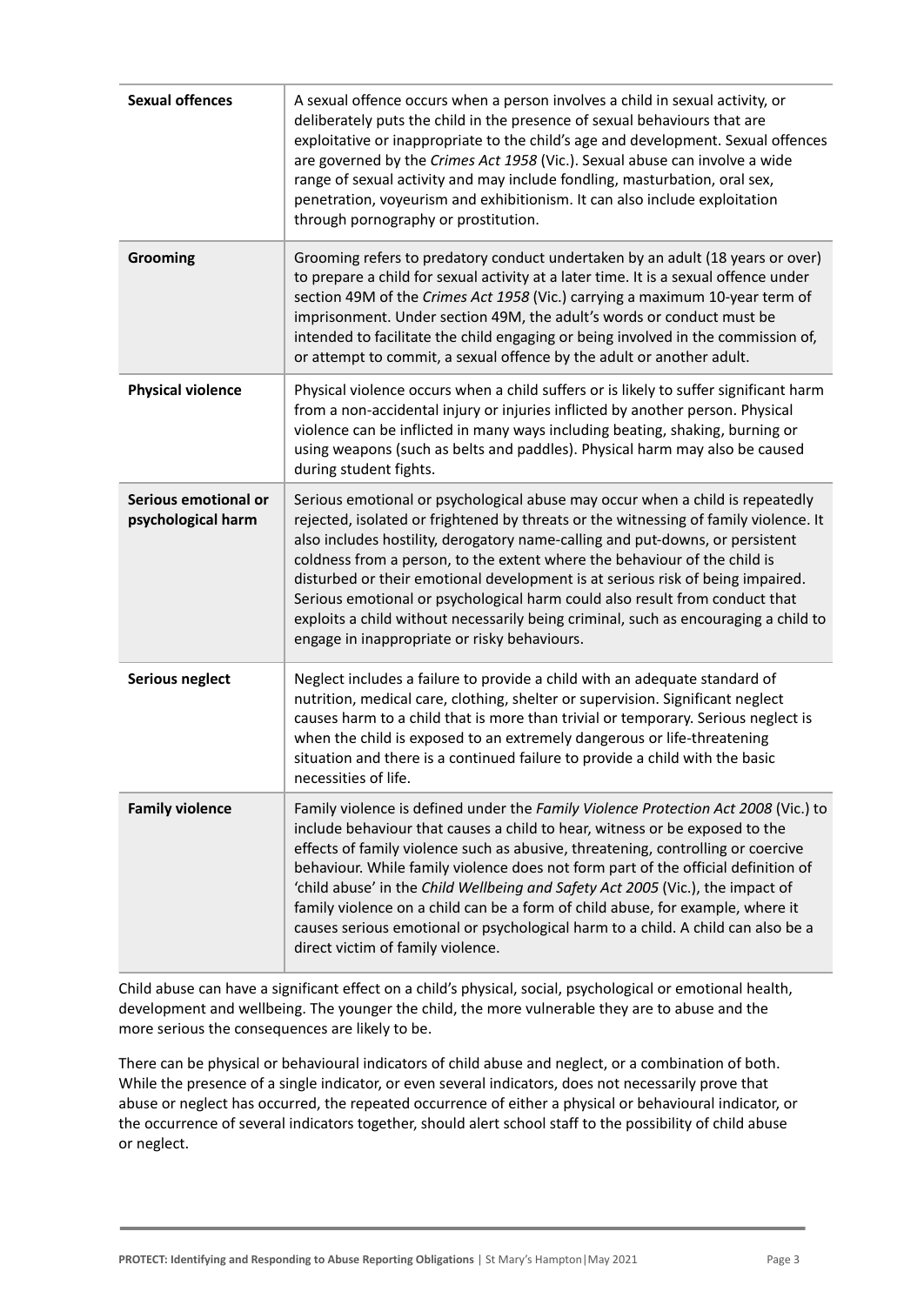Child sexual abuse is more commonly perpetrated by someone who is known to and trusted by the child, and is also often someone highly trusted within their families, communities, schools and/or other institutions, such as the Church.

For further definitions of all types of child abuse, a comprehensive list of the indicators of harm and advice on identifying perpetrators of child sexual abuse, refer to the protocol *[PROTECT: Identifying](https://www.education.vic.gov.au/Documents/about/programs/health/protect/ChildSafeStandard5_SchoolsGuide.pdf) and [Responding to All Forms of Abuse in Victorian Schools](https://www.education.vic.gov.au/Documents/about/programs/health/protect/ChildSafeStandard5_SchoolsGuide.pdf)[.](http://www.education.vic.gov.au/Documents/about/programs/health/protect/ChildSafeStandard5_SchoolsGuide.pdf)*

# **Sources of child protection reporting obligations**

### *Children, Youth and Families Act 2005* **(Vic.)**

#### *Mandatory reporting*

Mandatory reporting is a legal requirement under the *Children, Youth and Families Act 2005* (Vic.) to protect children from harm relating to physical injury and sexual abuse. A child, for the purpose of the relevant parts of this Act, is any person who is under the age of **17 years**. In Victorian schools, registered teachers, school principals, early childhood workers, registered psychologists, school counsellors and all people in religious ministry are mandated to report a reasonable belief of child physical or sexual abuse to child protection authorities. The report must be made as soon as practicable after forming the belief.

If, in the course of carrying out their duties, a mandatory reporter forms a **reasonable belief** that a child is in need of protection because the child has suffered, or is likely to suffer, significant harm as a result of physical injury or sexual abuse, and that the **child's parents are unwilling or unable to protect the child**, they must report that belief to the Department of Health and Human Services (DHHS) Child Protection and/or Victoria Police, including the information prescribed in *[PROTECT: Responding to](http://www.education.vic.gov.au/Documents/about/programs/health/protect/PROTECT_Responding_TemplateSchools.pdf) [Suspected Child Abuse: A Template for all Victorian](http://www.education.vic.gov.au/Documents/about/programs/health/protect/PROTECT_Responding_TemplateSchools.pdf) Schools*, as soon as possible after forming the belief.

A subsequent report must be made on each occasion on which the mandatory reporter becomes aware of further reasonable grounds for the belief and even if the reporter knows that another report has been made concerning the same child and suspected abuse.

The threshold for reporting child protection incidents, disclosures, concerns or suspicions has been set deliberately low by the joint protocol *PROTECT: Identifying [and Responding to All Forms of Abuse in](http://www.education.vic.gov.au/Documents/about/programs/health/protect/ChildSafeStandard5_SchoolsGuide.pdf) [Victorian Schools](http://www.education.vic.gov.au/Documents/about/programs/health/protect/ChildSafeStandard5_SchoolsGuide.pdf)*. This protocol focuses on *[Four Critical](http://www.education.vic.gov.au/Documents/about/programs/health/protect/FourCriticalActions_ChildAbuse.pdf) Actions* **(refer to Child Abuse Support Resource 1)** that all our school staff must take if they form a suspicion or reasonable belief that child abuse has occurred, or that a child is at risk of suffering abuse.

#### <span id="page-3-0"></span>*Reasonable belief*

Where St Mary's Primary School staff members are concerned about the safety and wellbeing of a child or young person, they must assess that concern to determine if a report should be made to the relevant agency. If a staff member has witnessed potentially abusive behaviour, has a suspicion or has received a disclosure of child abuse, they must determine whether these observations or receipt of such information have caused the staff member to form a reasonable belief.

A 'reasonable belief' or a 'belief on reasonable grounds' is not the same as having proof, but is more than rumour or speculation. **A reasonable belief is formed if a reasonable person in the same position would have formed the belief on the same grounds.**

A reasonable belief might be formed if:

- a child states that they have been physically or sexually abused
- any person tells you that they believe someone has been abused; this may include a child who is talking about themselves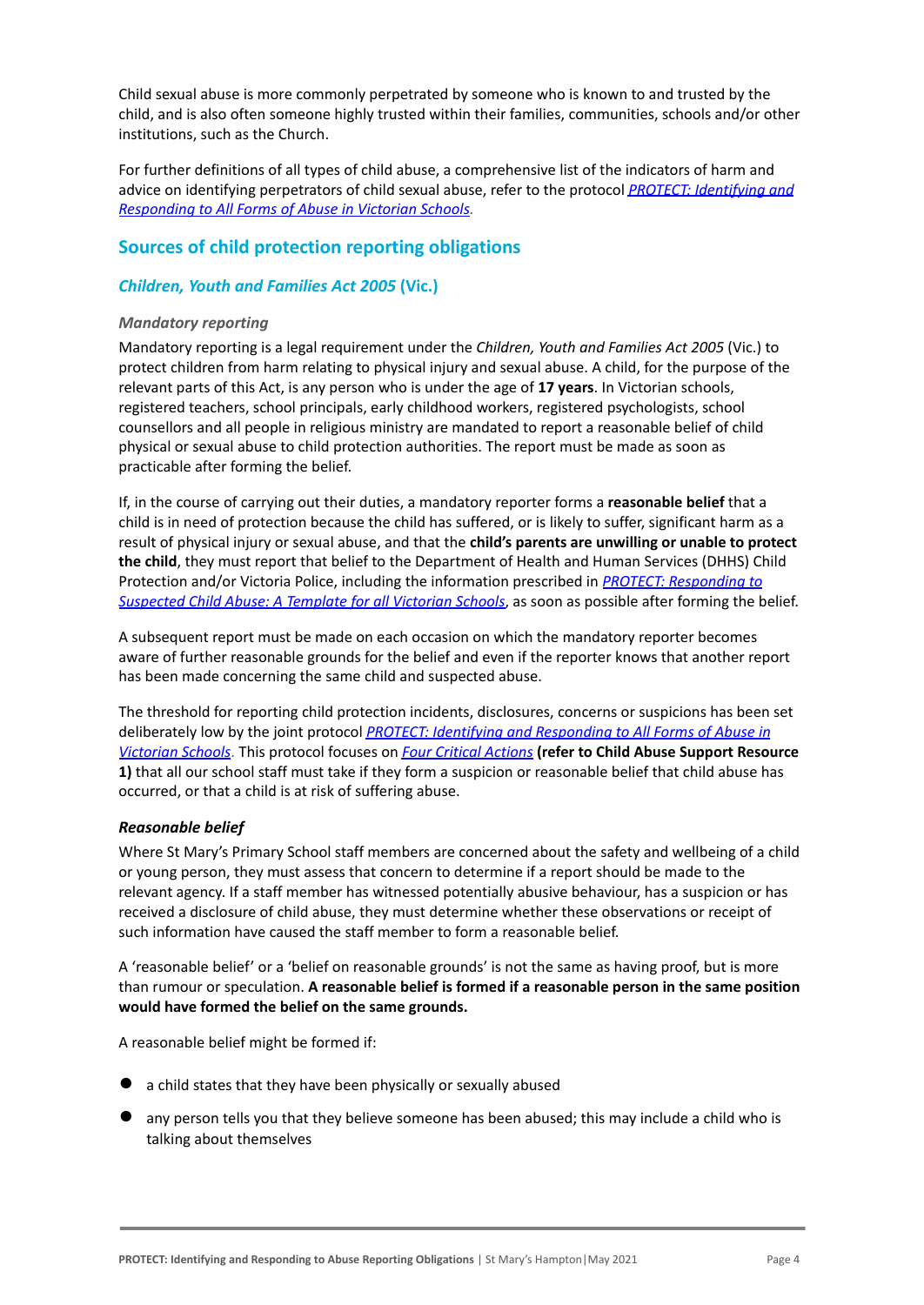● you observe physical or behavioural indicators of abuse, as described in *[PROTECT: Identifying and](http://www.education.vic.gov.au/Documents/about/programs/health/protect/ChildSafeStandard5_SchoolsGuide.pdf) [Responding to All Forms of Abuse in Victorian Schools](http://www.education.vic.gov.au/Documents/about/programs/health/protect/ChildSafeStandard5_SchoolsGuide.pdf)*

a child or young person exhibits sexually abusive or age-inappropriate behaviour(s)

professional observations of the child's behaviour or development cause you to form a belief that the child has been physically or sexually abused, or is likely to be abused.

While any indicators of possible child abuse or neglect are concerning, it is important to understand that the presence of a number of indicators that suggest either physical or sexual abuse of a child may be sufficient to form a reasonable belief in a mandatory reporter's mind which **must** be reported.

#### *Child Wellbeing and Safety Act 2005* **(Vic.)**

#### *Reportable conduct*

The Reportable Conduct Scheme was created under the *Child Wellbeing and Safety Act 2005* (Vic.) and requires the head of entity, the Executive Director of MACS, to notify the Commission for Children and Young People (CCYP) if an allegation of reportable conduct (a reportable allegation) is made against one of its employees.

**Employees** can include a principal, teacher, administrative or corporate staff member, board or school council employee, contractor, volunteer, school doctor/nurse/medical professional, allied health staff member, or minister of religion or religious leader. It may also include former employees.

**Reportable conduct** is defined under the *Child Wellbeing and Safety Act 2005* (Vic.) to mean a sexual offence, sexual misconduct or physical violence committed against, with or in the presence of a child, behaviour causing significant emotional or psychological harm to a child, or significant neglect of a child.

A **reportable allegation** means any information that leads a person to form a reasonable belief that an employee has committed reportable conduct or misconduct that may involve reportable conduct, whether or not the conduct or misconduct is alleged to have occurred within the course of the person's employment.

The Reportable Conduct Scheme imposes obligations on the head of entity (governing authority). For St Mary's Primary School, the Executive Director of our governing body MACS, through our Principal, will:

have in place systems to prevent reportable conduct and, if reportable conduct is alleged, to ensure allegations are brought to the attention of the Executive Director at the earliest opportunity for investigation and response

ensure that the CCYP is notified and given updates on the organisation's response to an allegation by contacting the Employee Relations Unit on 03 9267 0431 or [ceoir@macs.vic.edu.au](mailto:ceoir@macs.vic.edu.au)

report to Victoria Police as soon as they become aware that a reportable allegation may involve suspected child abuse or criminal conduct.

Reportable conduct may also include historical reportable allegations. More guidance can be found in *[Reportable Conduct Scheme – Historical allegations](https://ccyp.vic.gov.au/assets/resources/RCSInfoSheetUpdates/Historical-Allegations-110718.pdf)*.

All school staff are required to notify the Principal or, if the Principal is involved in the allegation, a member of the Leadership Team, Regional General Manager or the Executive Director, if they have a reportable allegation. The Principal or a member of the Leadership Team or Regional General Manager (as applicable) must notify the MACS Employee Relations Unit of the allegation of reportable conduct as soon as possible, which in turn will immediately notify the Executive Director.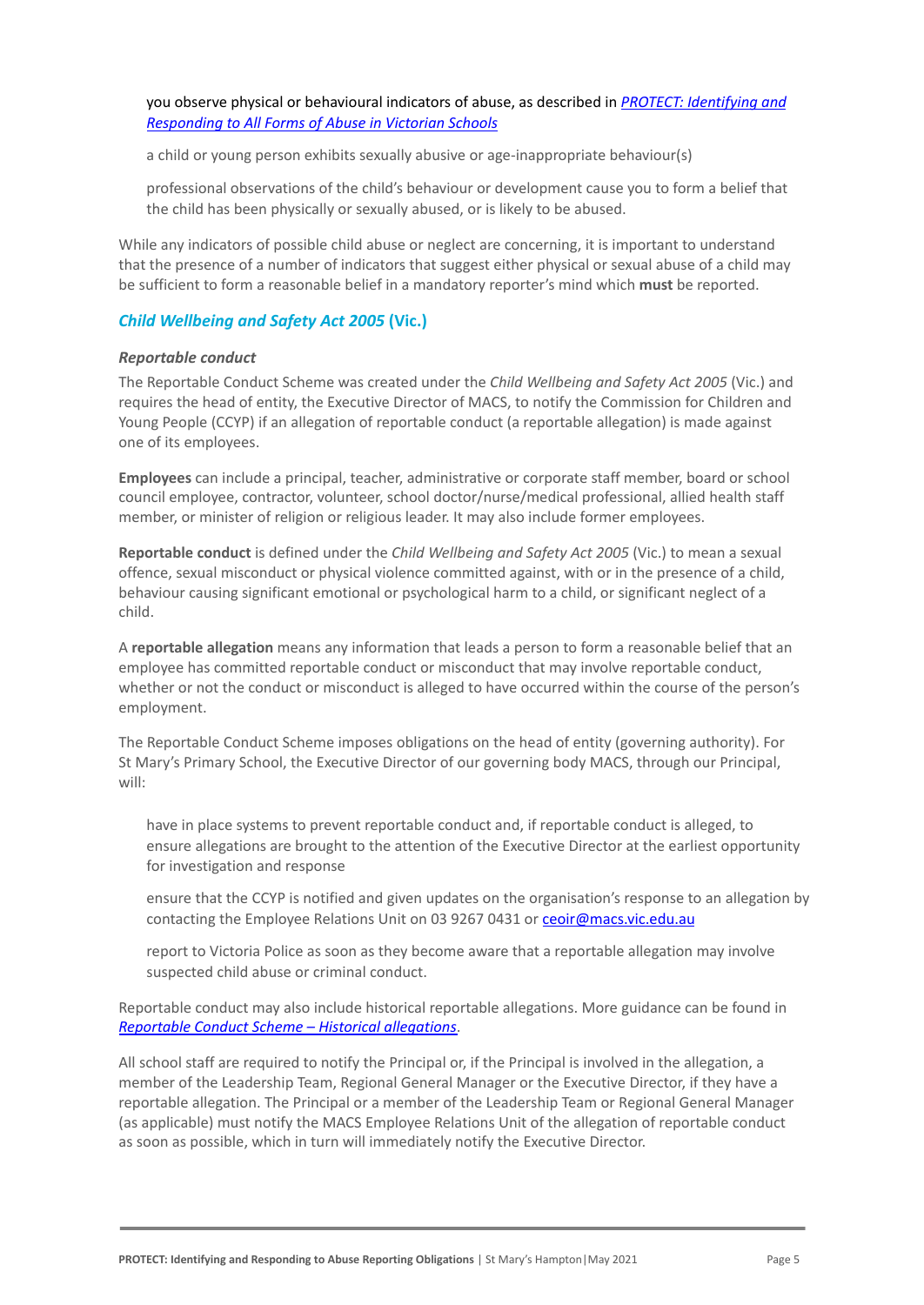The Reportable Conduct Scheme does not change mandatory reporting or other reporting obligations, including internal reporting and reporting criminal behaviour to Victoria Police. Reportable conduct reporting should be done in addition to these other reporting obligations.

**All allegations of reportable conduct must be referred to the MACS Employee Relations Unit** as soon as a Principal or a member of the Leadership Team, or Regional General Manager (as applicable) becomes aware of it. For further support and advice regarding reporting conduct at St Mary's Primary School under the Reportable Conduct Scheme, contact the MACS Employee Relations Unit on 03 9267 0431 or [ceoir@macs.vic.edu.au](mailto:ceoir@macs.vic.edu.au).

### *Crimes Act 1958* **(Vic.)**

In response to the *[Betrayal of Trust](http://www.parliament.vic.gov.au/file_uploads/Inquiry_into_Handling_of_Abuse_Volume_2_FINAL_web_y78t3Wpb.pdf)* report, three criminal offences were introduced under the *Crimes Act 1958* (Vic.):

[failure to disclose offence](http://www.justice.vic.gov.au/home/safer%2Bcommunities/protecting%2Bchildren%2Band%2Bfamilies/failure%2Bto%2Bdisclose%2Boffence), which requires adults to report to Victoria Police a reasonable belief that a sexual offence has been committed against a child by another adult

[failure to protect offence](http://www.justice.vic.gov.au/home/safer%2Bcommunities/protecting%2Bchildren%2Band%2Bfamilies/failure%2Bto%2Bprotect%2Boffence), which applies to people in positions of authority within organisations, who knew of a risk of child sexual abuse by someone in the organisation and failed to reduce or remove the risk

● **[grooming offence](http://www.justice.vic.gov.au/home/safer%2Bcommunities/protecting%2Bchildren%2Band%2Bfamilies/grooming%2Boffence)**, which targets communication with a child or their parents with the intent of committing child sexual abuse.

#### <span id="page-5-0"></span>*Failure to disclose*

Any staff member at St Mary's Primary School who forms a reasonable belief that a sexual offence has been committed in Victoria by an adult against a child under 16 must disclose that information to Victoria Police.

Failure to disclose the information to Victoria Police is a criminal offence under section 327 of the *Crimes Act 1958* (Vic.) and applies to **all adults (18 years and over)** in Victoria, not just professionals who work with children.

The obligation is to disclose that information to Victoria Police as soon as it is practicable to do so, except in limited circumstances such as where the information has already been reported to DHHS Child Protection.

**Refer to Child Abuse Support Resource 2** for more information on when to report a concern that a child or young person has been sexually abused, or is in need of protection from sexual abuse.

For further information about the failure to disclose offence, see the Department of Justice and Community Safety's ['Failure to disclose offence'](https://www.justice.vic.gov.au/safer-communities/protecting-children-and-families/failure-to-disclose-offence) webpage and *[Betrayal of Trust: Fact Sheet](https://www.justice.vic.gov.au/sites/default/files/embridge_cache/emshare/original/public/2020/06/c5/7f42d28f3/betrayal_of_trust-organisational_duty_fact_sheet_2018%20.doc)*.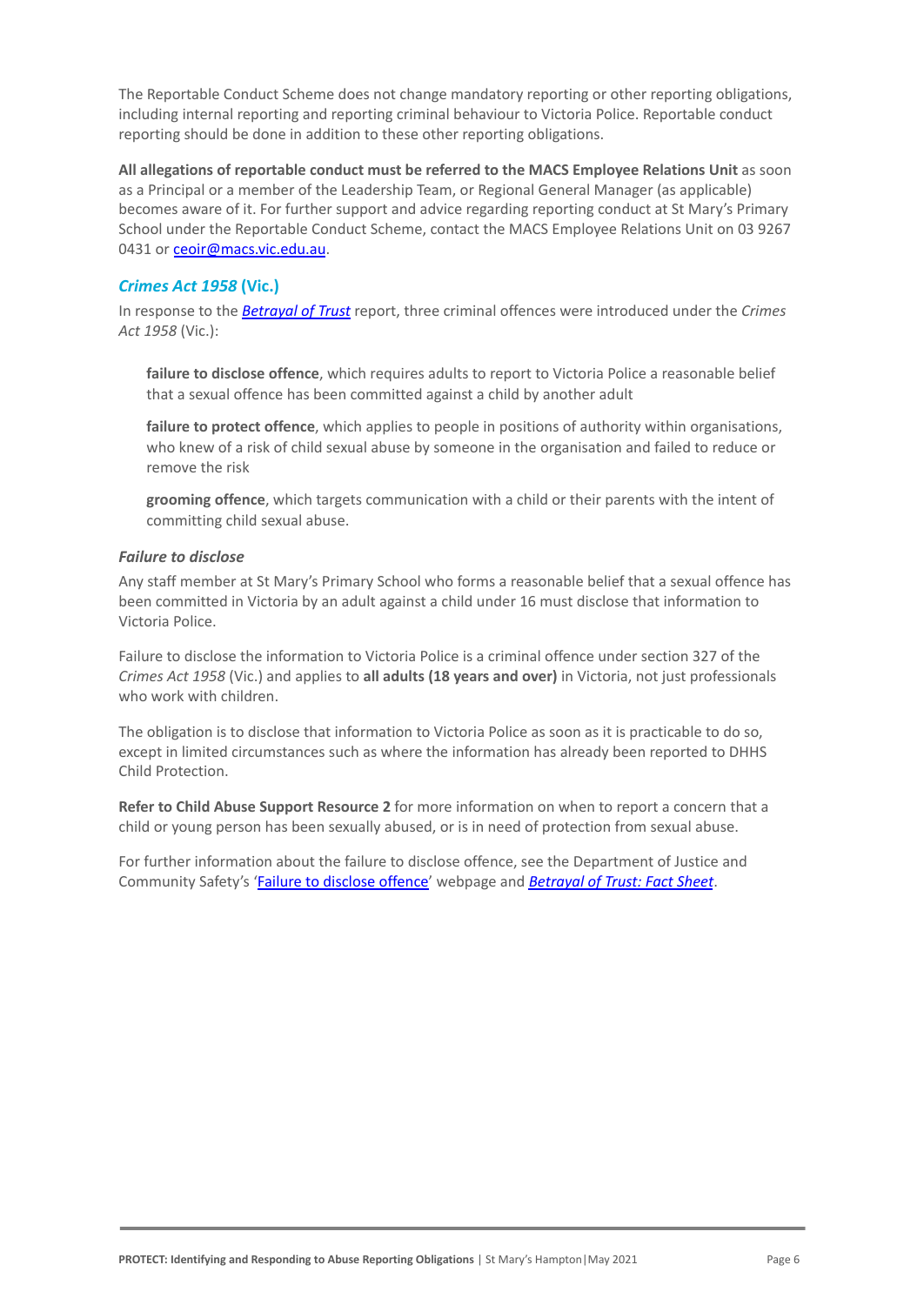#### *Failure to protect*

Any staff member at St Mary's Primary School in a position of authority who has the power or responsibility to remove risk, and becomes aware that an adult associated with the school (such as an employee, contractor, volunteer, sport coach or visitor) poses a risk of sexual abuse to a child **under 16** who is in the care or supervision of the school, must take all reasonable steps to reduce or remove that risk. At St Mary's Primary School, this will include the Principal and Leadership Team.

Failure to take reasonable steps to protect a child in the school from the risk of sexual abuse from an adult associated with the school is a criminal offence under section 49O(1) of the *Crimes Act 1958* (Vic.).

For further information about the failure to protect offence, see the Department of Justice and Community Safety's ['Failure to protect'](https://www.justice.vic.gov.au/safer-communities/protecting-children-and-families/failure-to-protect-a-new-criminal-offence-to) webpage and *[Betrayal of Trust: Fact Sheet](https://www.justice.vic.gov.au/sites/default/files/embridge_cache/emshare/original/public/2020/06/e0/4460c5147/failure_to_protect_betrayal_of_trust_factsheet_2017.pdf)*.

#### *Grooming*

The offence of grooming prohibits predatory conduct designed to prepare or 'groom' a child for future sexual activity and is contained in section 49M(1) of the *Crimes Act 1958* (Vic.). The offence applies to communication with children **under 16 years**.

Grooming can be conducted in person or online, for example via interaction through social media, web forums and emails. The offence can be committed by any person aged 18 years or over. It does not apply to communication between people who are both under 18 years of age.

For further information about the grooming offence, see the Department of Justice and Community Safety's ['Grooming offence'](https://www.justice.vic.gov.au/safer-communities/protecting-children-and-families/grooming-offence) webpage and *Betrayal of [Trust: Factsheet](https://www.justice.vic.gov.au/sites/default/files/embridge_cache/emshare/original/public/2020/06/e6/ea73d4b66/grooming_betrayal_of_trust_factsheet_2017.pdf)*.

For more information about managing and responding to the risk of abuse, see the DET's ['Student](https://www2.education.vic.gov.au/pal/student-sexual-behaviours/policy) [Sexual Offending and Problem Sexual Behaviour](https://www2.education.vic.gov.au/pal/student-sexual-behaviours/policy)' and ['Risk Management – Schools](https://www2.education.vic.gov.au/pal/risk-management-schools/policy)' webpages.

#### *Education and Training Reform Act 2006* **(Vic.) – child safety obligations**

From a child safety perspective, the key functions of the *Education and Training Reform Act 2006* (Vic.) are to:

require St Mary's Primary School to notify the Victorian Institute of Teaching (VIT) of action taken against a registered teacher or early childhood teacher in response to allegations of serious misconduct or if the school becomes aware that the teacher is currently charged with, or convicted or found guilty of, certain offences including sexual offences

ensure compliance with the Victorian Child Safe Standards as a requirement of registration for all Victorian schools.

St Mary's Primary School and our governing body must ensure that the care, safety and welfare of all students attending the school are in accordance with all applicable Victorian and Commonwealth laws, and that all staff employed at the school are advised of their obligations to child safety.

#### *Wrongs Act 1958* **(Vic.) and duty of care**

#### *Organisational duty of care*

The *Wrongs Act 1958* (Vic.) creates an organisational liability for child abuse for organisations that exercise care, supervision or authority over children. This is colloquially referred to as an 'organisational duty of care'.

We and our governing body owe a duty to take reasonable precautions to prevent the abuse (sexual or physical) of a child (under 18) by an individual associated with the school while the child is under the care, supervision or authority of the school.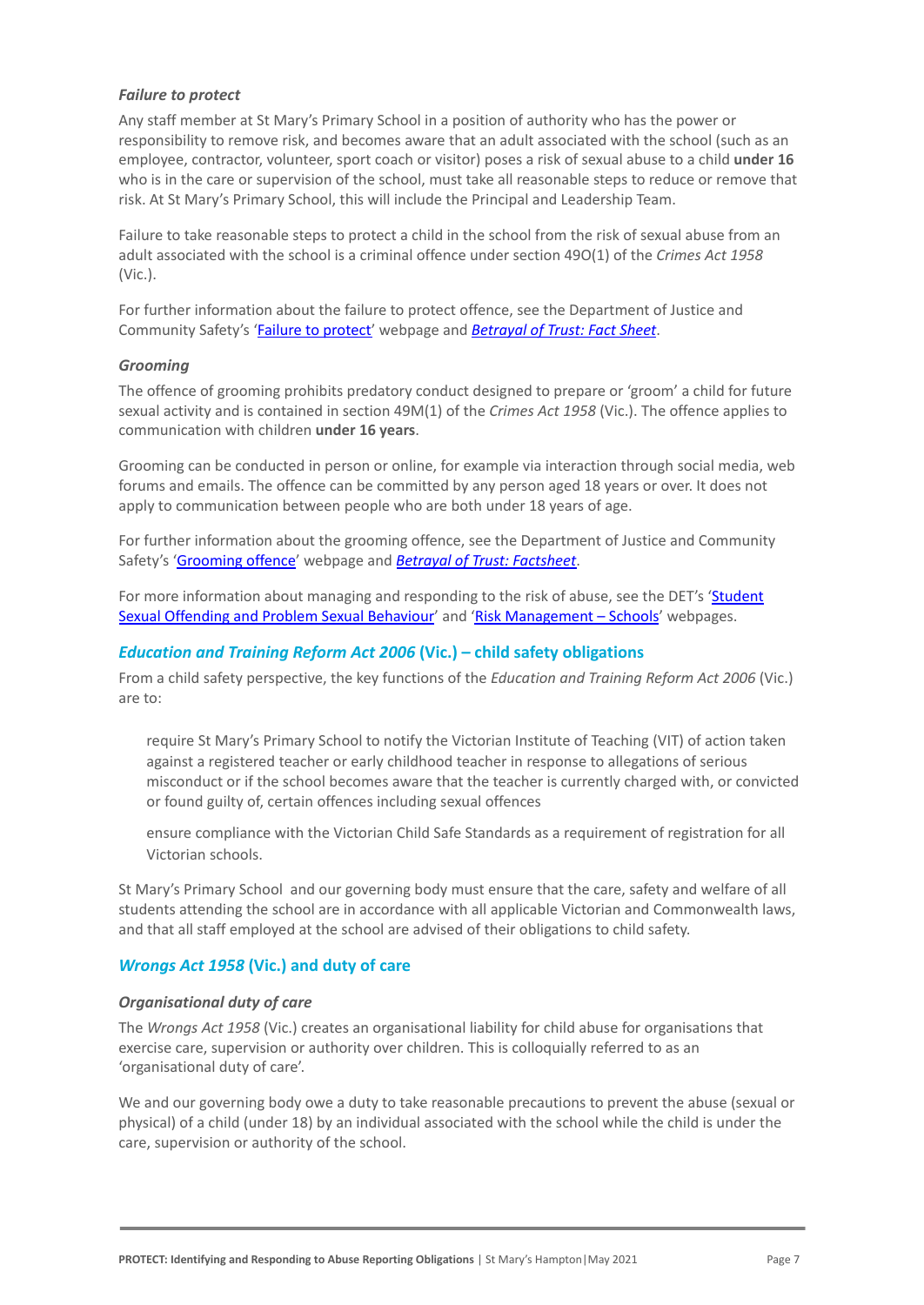Individuals associated with the school can include employees, volunteers, office holders, contractors, ministers of religion and religious leaders.

Reasonable precautions that a school could take are not defined in the *Wrongs Act 1958* (Vic.) but, as examples, the following measures are what courts have previously considered to be reasonable precautions in the context of organisational child abuse:

conducting employment screening and reference checking

providing supervision and training

implementing systems to provide early warning of possible offences

performing random and unannounced inspections to deter misconduct

encouraging children and adults to notify authorities or parents about any signs of aberrant or unusual behaviour.

#### *School staff duty of care*

School staff have a duty to take reasonable steps to protect children and young people under their care and supervision from harm that is reasonably foreseeable (this duty applies to all school staff). The question of what constitutes reasonable steps will depend on the individual circumstances of each case.

A staff member may breach their duty of care towards a student if they fail to act in the way a reasonable or diligent professional would have acted in the same situation.

For more information on the scope of staff duty of care obligations and examples of reasonable steps they can take in relation to suspected child abuse, refer to the protocol *[PROTECT: Identifying and](http://www.education.vic.gov.au/Documents/about/programs/health/protect/ChildSafeStandard5_SchoolsGuide.pdf) [Responding to All Forms of Abuse in Victorian Schools](http://www.education.vic.gov.au/Documents/about/programs/health/protect/ChildSafeStandard5_SchoolsGuide.pdf).*

#### **Victorian Charter of Human Rights and Responsibilities**

While Victorian Catholic schools are not bound by the *Charter of Human Rights and Responsibilities Act 2006* (Vic.), the following principle should be noted:

School staff are required to respond to suspected child abuse with proper consideration for human rights and, when making decisions and taking actions in response to suspected child abuse, to act compatibly with human rights. This means that school staff should take into account the right to protection without discrimination, the right to protection from torture and cruel, inhuman or degrading treatment, and the right to privacy when responding to suspected child abuse.

# Required actions under this Policy

We and our governing body have a moral, legal and mission-driven responsibility to create nurturing school environments where children and young people are respected and their voices heard, and where they are safe and feel safe.

Our governing body and every person involved in St Mary's Primary School has a responsibility to understand the important and specific role they have individually and collectively to ensure that the wellbeing and safety of all children and young people are at the forefront of all they do and every decision they make.

**It is our governing body's policy that all schools display the** *[Four Critical Actions for Schools:](http://www.education.vic.gov.au/Documents/about/programs/health/protect/FourCriticalActions_ChildAbuse.pdf) [Responding to Incidents, Disclosures and Suspicions](http://www.education.vic.gov.au/Documents/about/programs/health/protect/FourCriticalActions_ChildAbuse.pdf) of Child Abuse* **diagram in staffrooms and other strategic areas of the school to ensure all school staff are aware of the actions to take as soon as they witness a child protection incident, receive a disclosure or form a reasonable suspicion or belief that a child has been, or is at risk of being, abused.**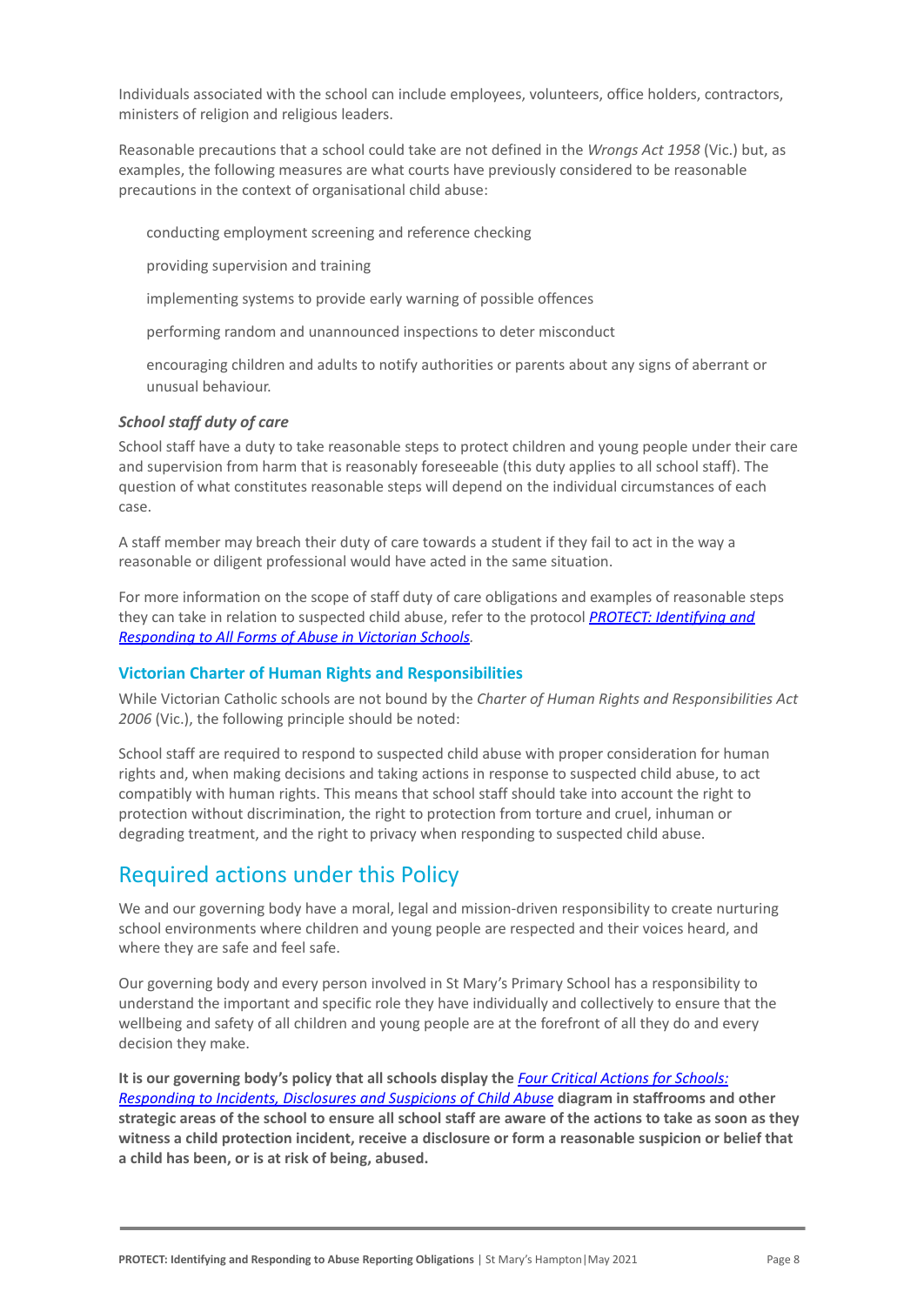## **Staff awareness and training**

All teachers, mandatory reporters and all other staff at St Mary's Primary School will be made aware of and receive training in relation to their mandatory reporting obligations. The school's procedures and process for ensuring that staff are aware of their obligations and the consequences for failing to comply with those obligations are set out in **Child Abuse Support Resource 3**.

## **Responding to and reporting child protection concerns**

The approach to responding to and reporting child protection concerns in the joint protocol incorporates *[Four Critical Actions for Schools: Responding](http://www.education.vic.gov.au/Documents/about/programs/health/protect/FourCriticalActions_ChildAbuse.pdf) to Incidents, Disclosures and Suspicions of [Child Abuse](http://www.education.vic.gov.au/Documents/about/programs/health/protect/FourCriticalActions_ChildAbuse.pdf)* **[\(refer to Child Abuse Support Resource](http://www.education.vic.gov.au/Documents/about/programs/health/protect/FourCriticalActions_ChildAbuse.pdf) 1)**.

At St Mary's Primary School, a staff member must act, and follow the Four Critical Actions, as soon as they become aware of a child protection incident – that is, when **a child is experiencing, or is at risk of experiencing, abuse**.

#### **Becoming aware of a child protection incident**

There are four main ways in which a school staff member may become aware that a child is experiencing, or is at risk of experiencing, abuse:

#### **1. Witnessing an incident**

If you witness an incident where you believe a child has been subjected to, or may be at risk of, abuse, including exposure to family violence, you must first take immediate action to protect the safety of the child or children involved and then refer to *[Four Critical Actions for Schools:](http://www.education.vic.gov.au/Documents/about/programs/health/protect/FourCriticalActions_ChildAbuse.pdf) [Responding to Incidents, Disclosures and Suspicions](http://www.education.vic.gov.au/Documents/about/programs/health/protect/FourCriticalActions_ChildAbuse.pdf) of Child Abuse*.

#### **2. Forming a suspicion or reasonable belief**

All suspicions that a child has been, is being or is at risk of being abused must be taken seriously, including suspicions that the abuse is taking or may take place outside school grounds or areas. If your suspicion develops into a reasonable belief, you must act and refer to *[Four Critical Actions for](http://www.education.vic.gov.au/Documents/about/programs/health/protect/FourCriticalActions_ChildAbuse.pdf) [Schools: Responding to Incidents, Disclosures and](http://www.education.vic.gov.au/Documents/about/programs/health/protect/FourCriticalActions_ChildAbuse.pdf) Suspicions of Child Abuse*.

#### **3. Receiving a disclosure about or from a current student**

All disclosures must be treated seriously. You should immediately refer to *[Four Critical Actions for](http://www.education.vic.gov.au/Documents/about/programs/health/protect/FourCriticalActions_ChildAbuse.pdf) [Schools: Responding to Incidents, Disclosures and](http://www.education.vic.gov.au/Documents/about/programs/health/protect/FourCriticalActions_ChildAbuse.pdf) Suspicions of Child Abuse*.

#### **4. Receiving a disclosure about or from a former student**

If you receive a disclosure from a former student about historical abuse, you must act. If the former student is currently of school age and attending a Victorian school, you must immediately refer to *[Four Critical Actions for Schools: Responding](http://www.education.vic.gov.au/Documents/about/programs/health/protect/FourCriticalActions_ChildAbuse.pdf) to Incidents, Disclosures and Suspicions of [Child Abuse](http://www.education.vic.gov.au/Documents/about/programs/health/protect/FourCriticalActions_ChildAbuse.pdf)*.

If the former student is no longer of school age or attending a Victorian school, you must still report the disclosure to **[DHHS Child Protection](https://www.education.vic.gov.au/about/contact/Pages/reportingabuse.aspx)**[.](http://www.education.vic.gov.au/about/contact/Pages/reportingabuse.aspx?Redirect=1)

#### *Notes and records*

St Mary's Primary School staff members are to keep clear and comprehensive notes relating to incidents, disclosures and allegations of child abuse using *[PROTECT: Responding to Suspected Child](http://www.education.vic.gov.au/Documents/about/programs/health/protect/PROTECT_Responding_TemplateSchools.pdf) [Abuse: A Template for all Victorian Schools](http://www.education.vic.gov.au/Documents/about/programs/health/protect/PROTECT_Responding_TemplateSchools.pdf)*.

Even if a St Mary's Primary School staff member decides not to make a report, they must still accurately document their notes relating to the incident, disclosure or allegation of child abuse using *[PROTECT: Responding to Suspected Child Abuse: A Template](http://www.education.vic.gov.au/Documents/about/programs/health/protect/PROTECT_Responding_TemplateSchools.pdf) for all Victorian Schools*.

Notes and records must be kept securely on school grounds and must not be destroyed as they may be needed at a later time.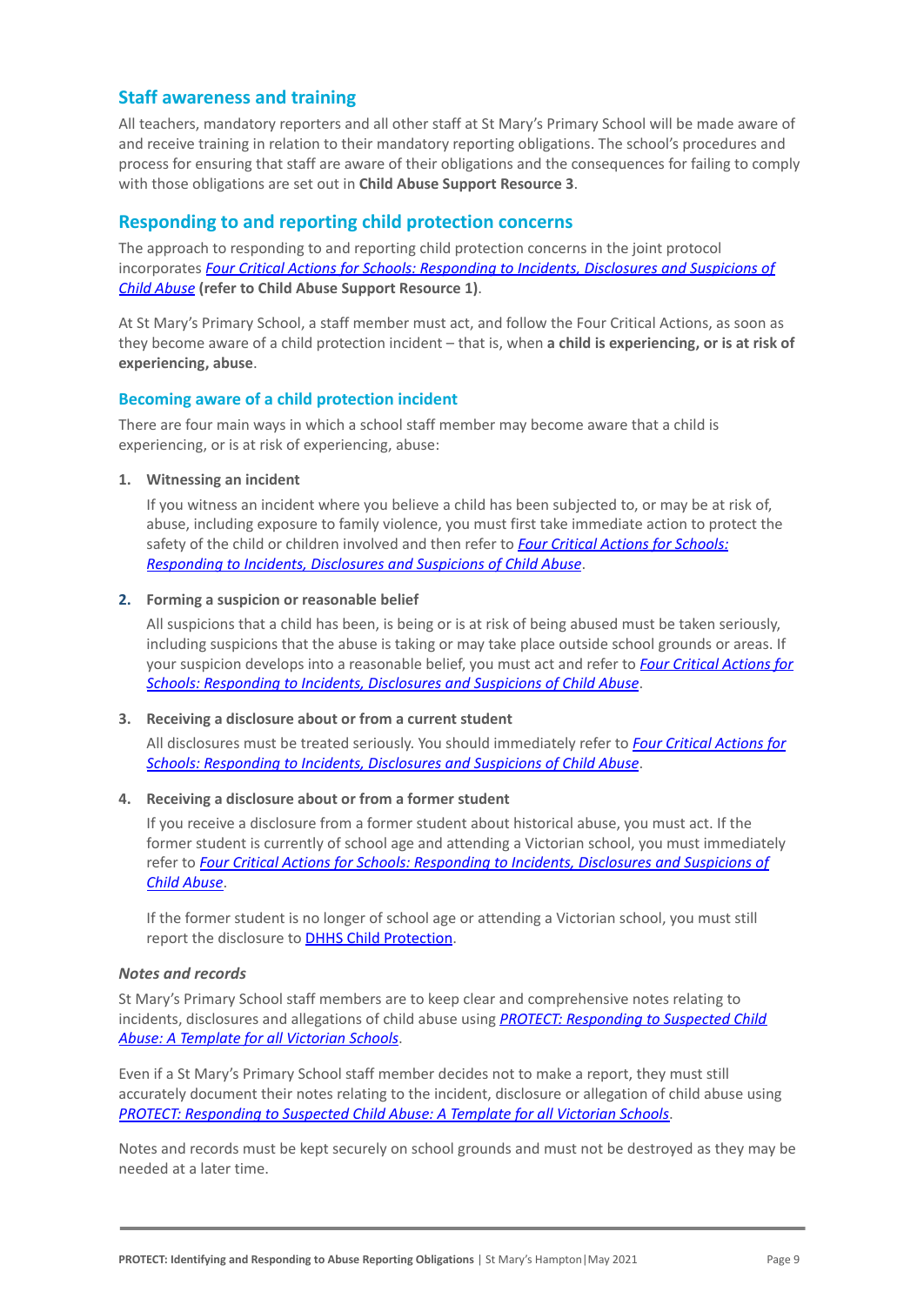#### *Disclosures*

It is the role of St Mary's Primary School staff members to reassure and support a child or young person who makes a disclosure of abuse. However, school staff members should never promise to keep any disclosures confidential, as all disclosures of abuse must be reported.

The role of St Mary's Primary School staff remains the same if disclosures are made by a parent/carer or a sibling, or if disclosures involve family violence.

For strategies on how to manage a disclosure, refer to *[PROTECT: Identifying and Responding to All](http://www.education.vic.gov.au/Documents/about/programs/health/protect/ChildSafeStandard5_SchoolsGuide.pdf) [Forms of Abuse in Victorian Schools.](http://www.education.vic.gov.au/Documents/about/programs/health/protect/ChildSafeStandard5_SchoolsGuide.pdf)*

#### **The Four Critical Actions**

There are Four Critical Actions which must be taken when responding to and reporting a child protection incident, disclosure or suspicion:

Responding to an Emergency

**Reporting to Authorities** 

3. Contacting Parents/Carers

Providing Ongoing Support.

#### *Critical Action 1: Responding to an Emergency*

This first step is only applicable if a child **has just been abused** or **is at risk of immediate harm**. If this is not the case, go straight to **Critical Action 2: Reporting to Authorities.**

If the child **has just been abused or is at risk of immediate harm**, you must take reasonable steps to protect the child, including:

separating the alleged victim and others involved, ensuring that if the parties involved are all present at the school, they are supervised separately by a school staff member

arranging and providing urgent medical assistance where necessary, including administering first aid or calling 000 for an ambulance

calling 000 for urgent police assistance if the person who is alleged to have engaged in the abuse poses an immediate risk to the health and safety of any person.

If the child protection incident has occurred at St Mary's Primary School, staff should also ensure that reasonable steps are taken to preserve the environment, the clothing and other items, and to prevent any potential witnesses (including school staff members, volunteers and contractors) from discussing the incident until Victoria Police or relevant authorities arrive on the premises.

#### *Critical Action 2: Reporting to Authorities*

All forms and instances of suspected or alleged child abuse must be reported to the appropriate authority.

Once immediate health and safety concerns have been addressed, the St Mary's Primary School staff member must take steps to report the incident, suspicion or disclosure of child abuse as soon as practicable. Failure to report physical and sexual child abuse may amount to a criminal offence (refer to [Failure to disclose\)](#page-5-0).

There are different reporting procedures depending on: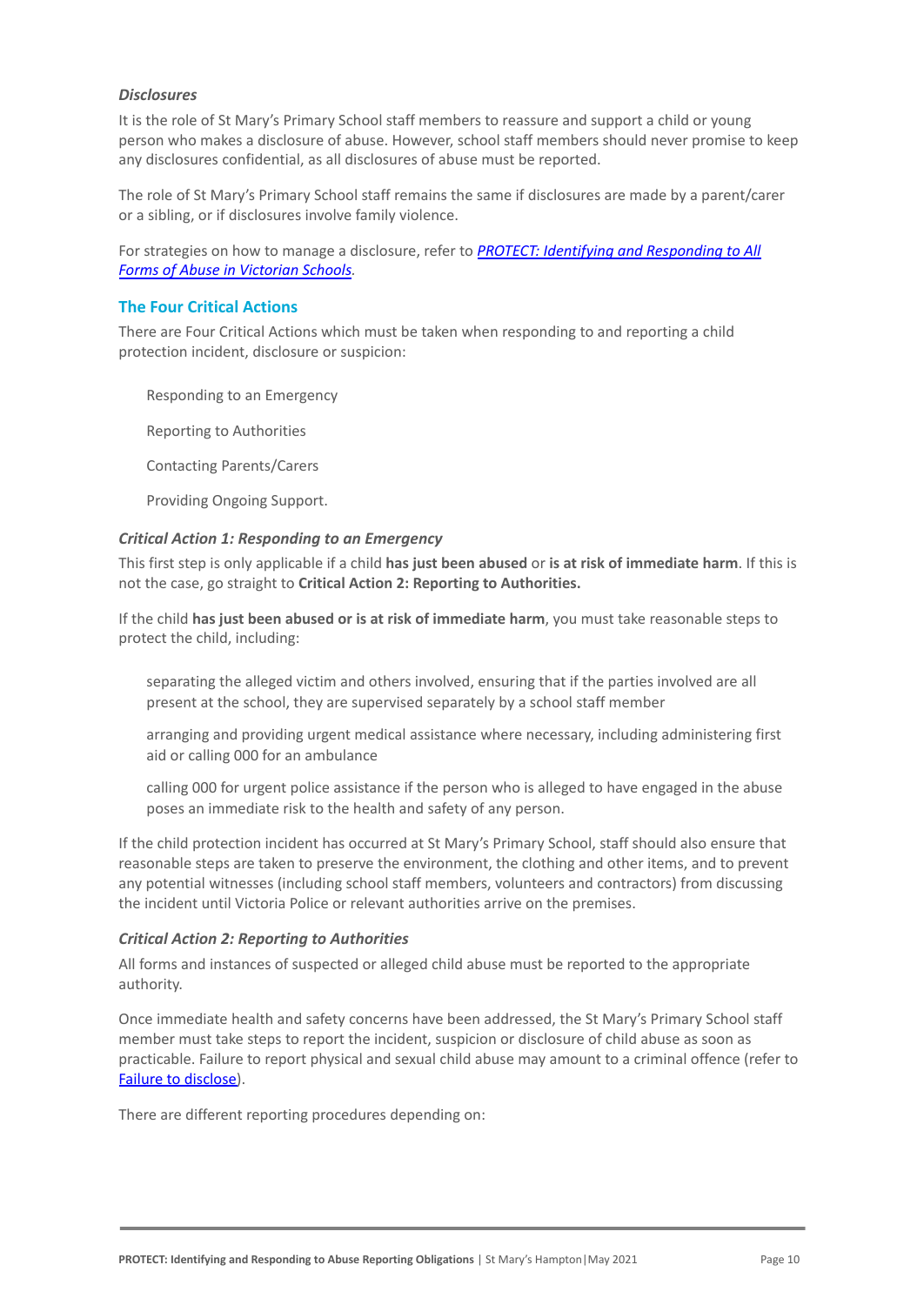whether the source of the suspected or alleged abuse comes from within the school or within the family or community of the child

the type of abuse.

In all cases, St Mary's Primary School staff members must report internally to the Principal or, if the Principal is involved in the allegation, the Leadership Team.

Additionally:

where the source of the abuse comes from within St Mary's Primary School, that is, the suspected or alleged abuse involves a school staff member, volunteer, allied health professional, officer/office holder, contractor or visitor at St Mary's Primary School, it must be reported to Victoria Police

where the suspicion, belief or disclosure relates to sexual abuse or grooming, it must be reported to Victoria Police

where the source of the abuse comes from within the family or community and is not sexual abuse or grooming, it must be reported to DHHS Child Protection.

The DHHS and DET have deliberately set a low threshold for the formation of a 'reasonable belief'. For more information, refer to the [Reasonable belief](#page-3-0) section of this Policy.

*[Four Critical Actions for Schools: Responding to Incidents,](http://www.education.vic.gov.au/Documents/about/programs/health/protect/FourCriticalActions_ChildAbuse.pdf) Disclosures and Suspicions of Child Abuse* requires all school staff to report all incidents, suspicions and disclosures of abuse as soon as possible to the relevant authorities.

### *How to make a mandatory report*

The table below describes the information to include when making a **mandatory report** about child abuse or child protection concerns. If a child is at immediate risk of harm, contact Victoria Police immediately.

| <b>Making a Mandatory Report</b> |                                                                                                                                                                                     |  |
|----------------------------------|-------------------------------------------------------------------------------------------------------------------------------------------------------------------------------------|--|
| <b>Step</b>                      | <b>Description</b>                                                                                                                                                                  |  |
| 1. Keep notes                    | Keep comprehensive notes that are dated and include the following information:                                                                                                      |  |
|                                  | a description of the concerns (e.g. physical injuries, student behaviour)                                                                                                           |  |
|                                  | the source of those concerns (e.g. observation, report from child or another<br>person)                                                                                             |  |
|                                  | the actions taken as a result of the concerns (e.g. consultation with the principal,<br>report to DHHS Child Protection, etc.).                                                     |  |
|                                  | St Mary's Primary School staff can use the template provided in <b>PROTECT: Responding</b><br>to Suspected Child Abuse: A Template for all Victorian Schools to record their notes. |  |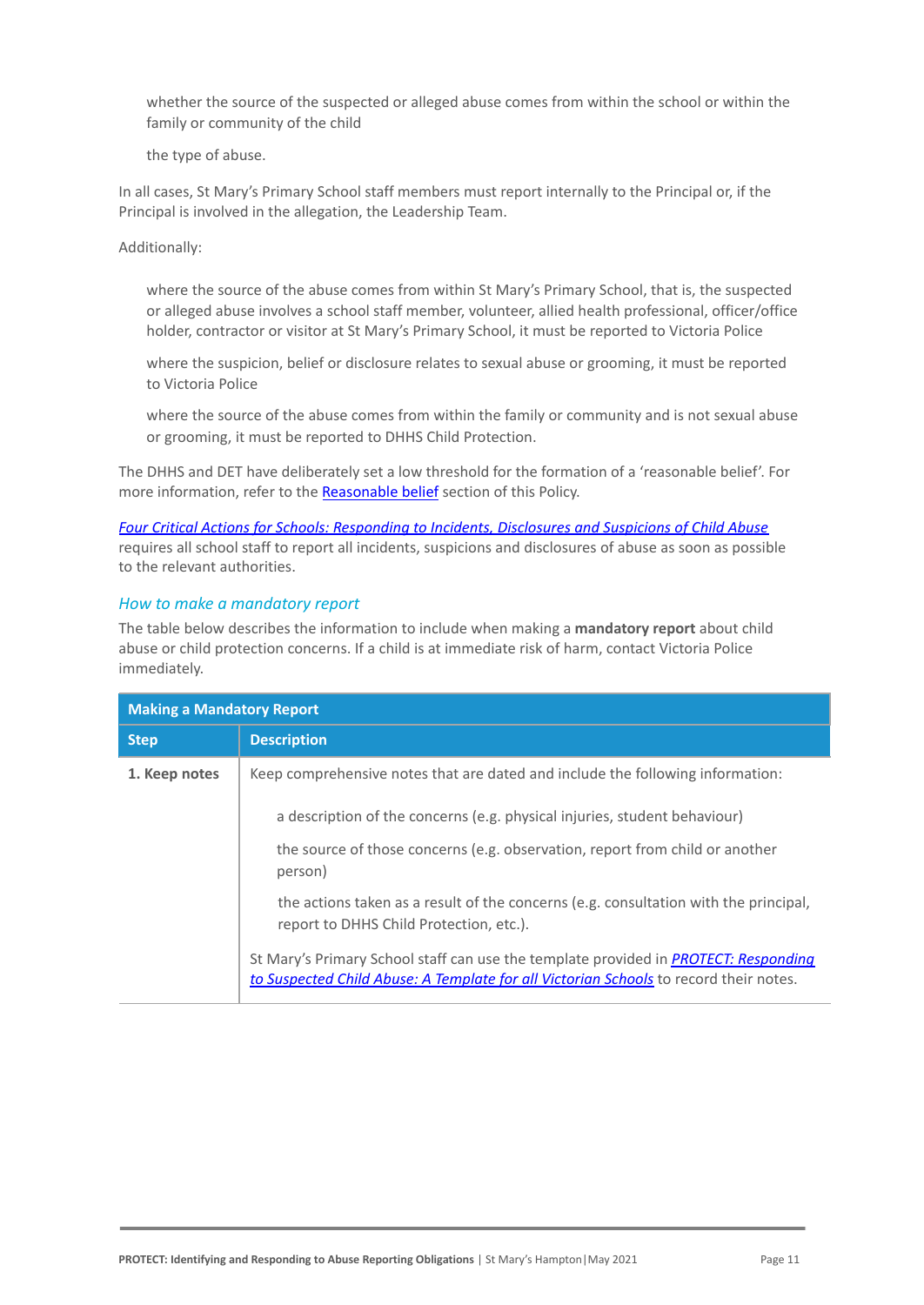| 2. Discuss<br>concerns                   | Due to the complexity of child abuse incidents, disclosures and suspicions, it is<br>recommended that concerns and observations regarding suspected physical or sexual<br>abuse of a child are discussed with the Principal or a member of the Leadership Team<br>and/or via the MACS Student Wellbeing Information Line.<br>This is not a legal requirement; however, it will help to ensure support is provided to all<br>involved in matters of this nature. The confidentiality of these discussions must be |
|------------------------------------------|------------------------------------------------------------------------------------------------------------------------------------------------------------------------------------------------------------------------------------------------------------------------------------------------------------------------------------------------------------------------------------------------------------------------------------------------------------------------------------------------------------------|
|                                          | maintained.<br>You should then make your own assessment about whether you are required to make<br>a report about the child or young person and to whom the report should be made.                                                                                                                                                                                                                                                                                                                                |
|                                          | It is important to remember that the duty to report abuse or suspicions of abuse<br>exists even if the Principal, member of the Leadership Team or a representative of<br>MACS advises you not to proceed with reporting suspected abuse.                                                                                                                                                                                                                                                                        |
| 3. Gather and<br>document<br>information | Gather the relevant information necessary to make the report. This should include the<br>following:                                                                                                                                                                                                                                                                                                                                                                                                              |
|                                          | full name, date of birth and residential address of the child or young person                                                                                                                                                                                                                                                                                                                                                                                                                                    |
|                                          | details of the concerns and the reasons for those concerns                                                                                                                                                                                                                                                                                                                                                                                                                                                       |
|                                          | your involvement with the child or young person                                                                                                                                                                                                                                                                                                                                                                                                                                                                  |
|                                          | details of any other agencies which may be involved with the child or young<br>person.                                                                                                                                                                                                                                                                                                                                                                                                                           |
|                                          | This information should be collected and documented using <b>PROTECT: Responding to</b><br>Suspected Child Abuse: A Template for all Victorian Schools. The template is to be used<br>to record as much information as possible to provide when you make your report to<br>either Victoria Police or DHHS Child Protection.                                                                                                                                                                                      |
|                                          | It is critical that completing the template does not impact on reporting times - if a<br>child is in immediate danger, St Mary's Primary School staff need to report the<br>matter to Victoria Police immediately.                                                                                                                                                                                                                                                                                               |
| 4. Make the                              | To report concerns which are life-threatening, phone 000 or the local police station.                                                                                                                                                                                                                                                                                                                                                                                                                            |
| report                                   | Where the source of the abuse comes from within St Mary's Primary School, that is,<br>the suspected or alleged abuse involves a St Mary's Primary School staff member,<br>volunteer, allied health practitioner, officer/office holder, contractor or visitor at the<br>school:                                                                                                                                                                                                                                  |
|                                          | contact Victoria Police, which will contact DHHS Child Protection when appropriate                                                                                                                                                                                                                                                                                                                                                                                                                               |
|                                          | report internally to:                                                                                                                                                                                                                                                                                                                                                                                                                                                                                            |
|                                          | the Principal, or the Leadership Team if the Principal is involved in the<br>allegation                                                                                                                                                                                                                                                                                                                                                                                                                          |
|                                          | MACS Student Wellbeing Information Line (9267 0228).                                                                                                                                                                                                                                                                                                                                                                                                                                                             |
|                                          | Where the source of the suspected or alleged abuse comes from within the child's<br>family or community, you must:                                                                                                                                                                                                                                                                                                                                                                                               |
|                                          | report sexual abuse and grooming to Victoria Police                                                                                                                                                                                                                                                                                                                                                                                                                                                              |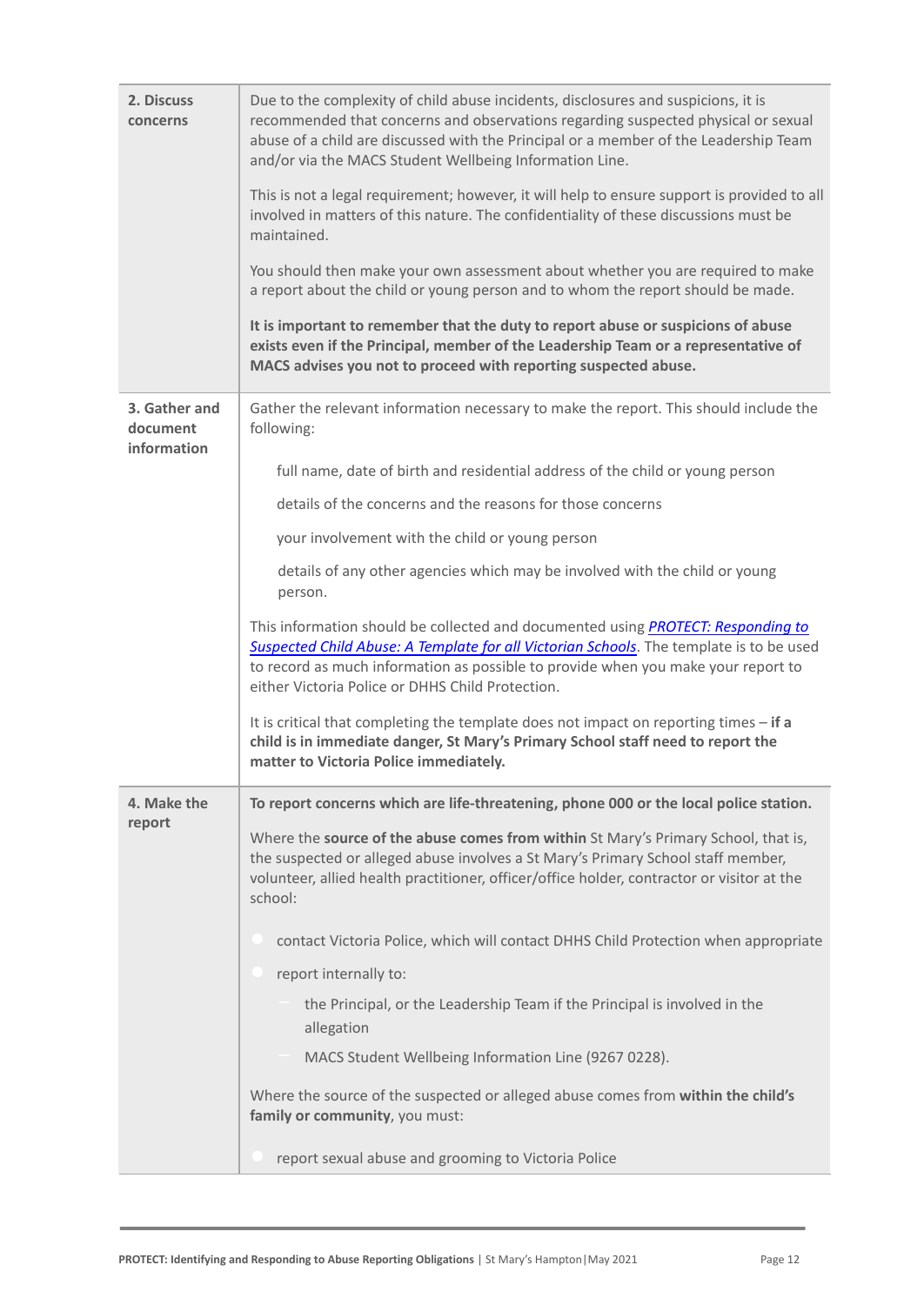|                                                    | report the matter to <b>DHHS Child Protection</b> if you consider the child to be in need<br>$\bullet$<br>of protection due to child abuse, or that they have been, are being or are at risk of<br>being harmed due to any form of abuse, including family violence. If after hours,<br>call the Child Protection Emergency Service on 13 12 78                                                                                               |
|----------------------------------------------------|-----------------------------------------------------------------------------------------------------------------------------------------------------------------------------------------------------------------------------------------------------------------------------------------------------------------------------------------------------------------------------------------------------------------------------------------------|
|                                                    | report internally to:                                                                                                                                                                                                                                                                                                                                                                                                                         |
|                                                    | the Principal, or a member of the Leadership Team if the Principal is<br>unavailable                                                                                                                                                                                                                                                                                                                                                          |
|                                                    | MACS Student Wellbeing Information Line (9267 0228).                                                                                                                                                                                                                                                                                                                                                                                          |
| 5. Document<br>written records                     | Make a written record of the report, including the following information:                                                                                                                                                                                                                                                                                                                                                                     |
| of report                                          | the date and time of the report, and a summary of what was reported                                                                                                                                                                                                                                                                                                                                                                           |
|                                                    | the name and position of the person who made the report, and the person who<br>received the report.                                                                                                                                                                                                                                                                                                                                           |
|                                                    | The information initially recorded in <b>PROTECT: Responding to Suspected Child Abuse:</b><br>A Template for all Victorian Schools and any additional information provided to either<br>Victoria Police or DHHS Child Protection are to be stored securely and maintained<br>indefinitely by St Mary's Primary School to ensure that records are accessible upon<br>request by external authorities investigating the matter.                 |
| 6. Additional<br>steps for<br>overseas<br>students | Where a child protection incident, disclosure or suspicion involves an international<br>student at the school and the school has issued a Confirmation of Appropriate<br>Accommodation and Welfare (CAAW) letter for that student (thereby assuming<br>responsibility for the child's accommodation, support and general welfare), the school<br>will also need to contact the Victorian Registration and Qualifications Authority<br>(VRQA). |

### *Reporting that is non-mandatory*

St Mary's Primary School staff members, volunteers, contractors and other service providers who are not mandatory reporters nevertheless have professional and moral (and sometimes legal) obligations to report a child protection incident, disclosure or suspicion. Please refer to St Mary's Primary School protocols in relation to reporting a child protection incident, disclosure or suspicion that is not the subject of a mandatory reporting obligation.

#### *How to report allegations of reportable conduct*

The table below describes the information to include when making **an allegation of reportable conduct** about an employee (persons engaged by the entity such as volunteers, contractors, office holders, board members, board committee members, school advisory council members and officers of a religious body) at the school. The Reportable Conduct Scheme is in addition to a St Mary's Primary School staff member's mandatory reporting or criminal reporting obligations. Reference should also be made to the Reportable Conduct Policy if an allegation of reportable conduct is made.

Any allegations of criminal conduct, including physical violence, significant emotional or psychological abuse, sexual offences and significant neglect must be reported to Victoria Police as the priority. However, school staff members may find they also need to make an allegation of reportable conduct for the same incident.

For further support and advice regarding reporting conduct in St Mary's Primary School under the Reportable Conduct Scheme, contact the MACS Employee Relations Unit on 03 9267 0431 or ceoir@macs.vic.edu.au.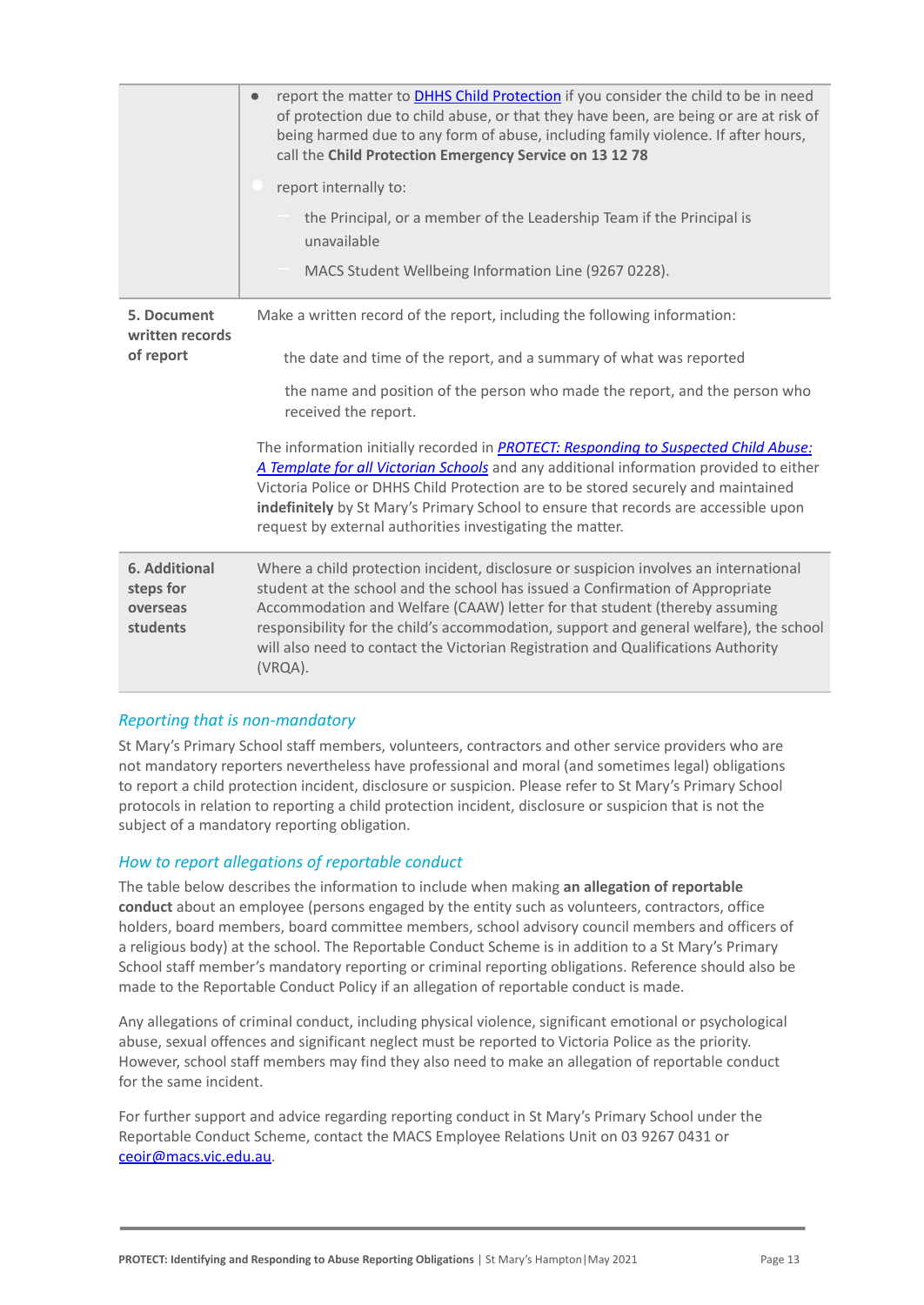| <b>Making an Allegation of Reportable Conduct</b> |                                                                                                                                                                                                                                                                                                                                                                                                                                                                                                                                                                                                                                               |
|---------------------------------------------------|-----------------------------------------------------------------------------------------------------------------------------------------------------------------------------------------------------------------------------------------------------------------------------------------------------------------------------------------------------------------------------------------------------------------------------------------------------------------------------------------------------------------------------------------------------------------------------------------------------------------------------------------------|
| <b>Step</b>                                       | <b>Description</b>                                                                                                                                                                                                                                                                                                                                                                                                                                                                                                                                                                                                                            |
| 1. Keep notes                                     | Keep comprehensive notes that are dated and include the following information:<br>a description of the concerns (e.g. physical injuries, student behaviour)<br>the source of those concerns (e.g. observation, report from child or another<br>person)<br>any actions taken as a result of the concerns (e.g. consultation with the<br>Principal, report to DHHS Child Protection, etc.).                                                                                                                                                                                                                                                     |
| 2. Make the<br>report                             | As soon as a person forms a reasonable belief that an employee (persons engaged<br>by the entity such as volunteers, contractors, office holders, board members,<br>board committee members, school advisory council members and officers of a<br>religious body) at the school has engaged in reportable conduct or misconduct<br>that may involve reportable conduct, you must report this allegation to the<br>school's Principal or, if the Principal is involved in the allegation, the Leadership<br>Team or the Regional General Manager who will notify the MACS Employee<br>Relations Unit on 03 9267 0431 or ceoir@macs.vic.edu.au. |

## *What should the principal of St Mary's Primary School do about a reportable allegation?*

Below are the steps that the principal of St Mary's Primary School must take if there is a potential reportable allegation. These steps are in general order of priority, but the guidance may change depending on the circumstances. **In all cases, reportable allegations must be referred to the MACS Employee Relations Unit as soon as practicable on 03 9267 0431 or [ceoir@macs.vic.edu.au](mailto:ceoir@macs.vic.edu.au).**

Reference should also be made to the Reportable Conduct Policy to ensure that all obligations are complied with in relation to reporting an allegation of reportable conduct.

| What if a student or another child informs you | What if a staff member or another adult informs |
|------------------------------------------------|-------------------------------------------------|
| of a reportable allegation?                    | $\vert$ you of a reportable allegation?         |

1. The first step should always be to ensure the student/child is safe. If you believe a child faces immediate danger or risk of harm, contact Victoria Police on 000.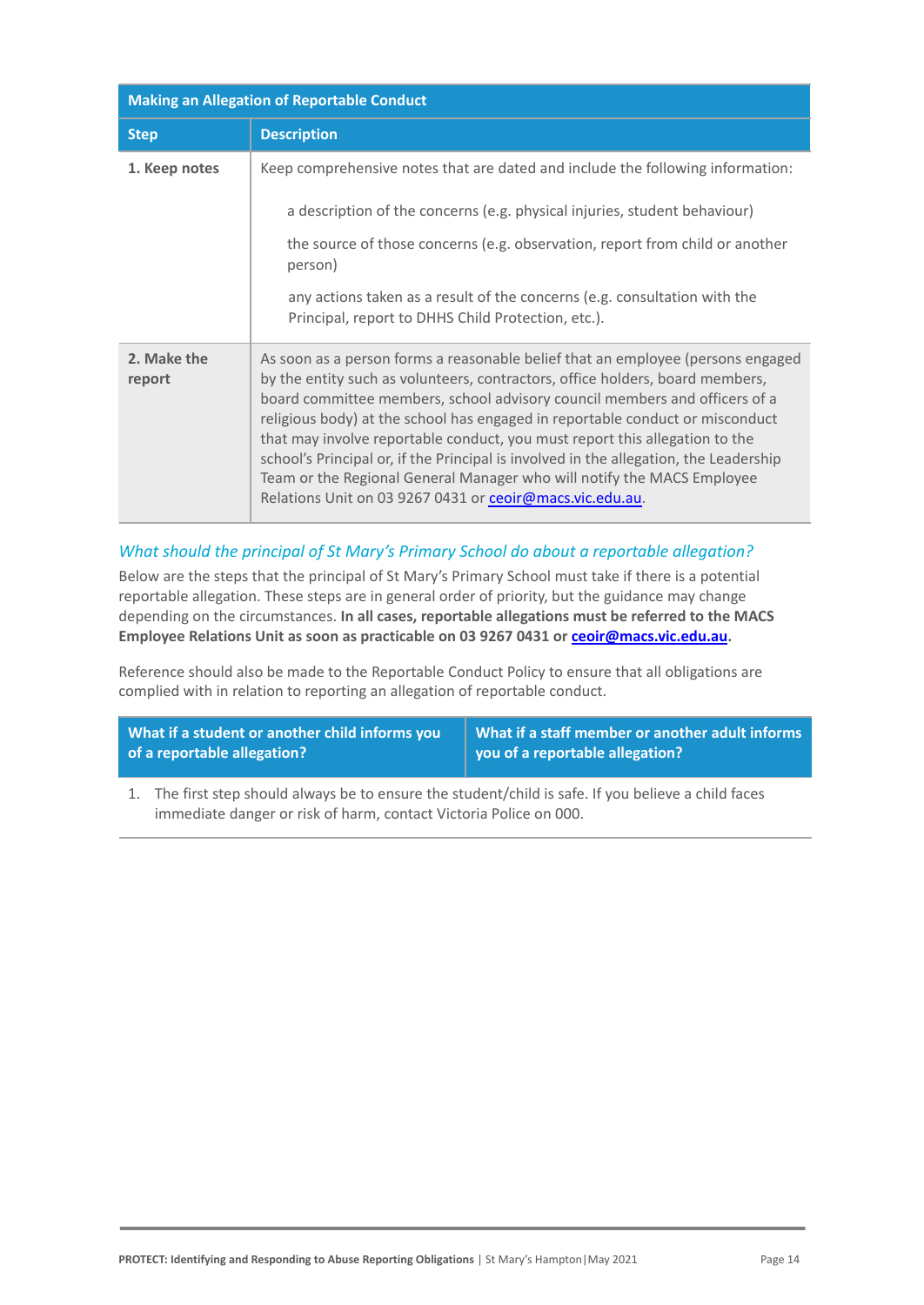| 2. When speaking with a child or young person,<br>it is important to remember that if they have<br>decided to speak to you, then there is a good<br>chance they trust you.                       | 2. Thank the individual for bringing the<br>allegation to your attention. Offer them<br>support and assistance as necessary. If they<br>are a staff member, refer them to the<br>Employee Assistance Program (EAP), where |                                                                                                                                                                          |
|--------------------------------------------------------------------------------------------------------------------------------------------------------------------------------------------------|---------------------------------------------------------------------------------------------------------------------------------------------------------------------------------------------------------------------------|--------------------------------------------------------------------------------------------------------------------------------------------------------------------------|
| Give the child or young person your full<br>attention.                                                                                                                                           |                                                                                                                                                                                                                           | available.                                                                                                                                                               |
| Listen calmly and empathically.                                                                                                                                                                  |                                                                                                                                                                                                                           |                                                                                                                                                                          |
| Reassure the child or young person that it is<br>right to tell.                                                                                                                                  |                                                                                                                                                                                                                           |                                                                                                                                                                          |
| Accept the child or young person will disclose<br>only what they are comfortable disclosing and<br>recognise the bravery/strength of the child for<br>talking about something that is difficult. |                                                                                                                                                                                                                           |                                                                                                                                                                          |
| Let the child or young person take their time.                                                                                                                                                   |                                                                                                                                                                                                                           |                                                                                                                                                                          |
| Let the child or young person use their own<br>words.                                                                                                                                            |                                                                                                                                                                                                                           |                                                                                                                                                                          |
| Don't make promises you can't keep.                                                                                                                                                              |                                                                                                                                                                                                                           |                                                                                                                                                                          |
| 3. Tell the child or young person what you plan<br>to do next.                                                                                                                                   | 3.                                                                                                                                                                                                                        | Explain to the person making the report that<br>the school will manage the concern<br>confidentially and, to protect all parties, they<br>should not discuss the matter. |

- 4. Take a moment to make a record of the allegations. If appropriate, use *[PROTECT: Responding to](http://www.education.vic.gov.au/Documents/about/programs/health/protect/PROTECT_Responding_TemplateSchools.pdf) [Suspected Child Abuse: A Template for all Victorian](http://www.education.vic.gov.au/Documents/about/programs/health/protect/PROTECT_Responding_TemplateSchools.pdf) Schools*. You may also make a note in your diary. If a staff member, parent or other adult was present, ask them to make a record as well.
- 5. Consider whether you need to refer the matter to Victoria Police or DHHS Child Protection. If necessary, report the matter in accordance with the actions documented in *[PROTECT: Identifying](http://www.education.vic.gov.au/Documents/about/programs/health/protect/ChildSafeStandard5_SchoolsGuide.pdf) [and Responding to All Forms of Abuse in Victorian](http://www.education.vic.gov.au/Documents/about/programs/health/protect/ChildSafeStandard5_SchoolsGuide.pdf) Schools* and *[Four Critical Actions for Schools:](http://www.education.vic.gov.au/Documents/about/programs/health/protect/FourCriticalActions_ChildAbuse.pdf) [Responding to Incidents, Disclosures and Suspicions](http://www.education.vic.gov.au/Documents/about/programs/health/protect/FourCriticalActions_ChildAbuse.pdf) of Child Abuse*, using *[PROTECT: Responding to](http://www.education.vic.gov.au/Documents/about/programs/health/protect/PROTECT_Responding_TemplateSchools.pdf) [Suspected Child Abuse: A Template for all Victorian](http://www.education.vic.gov.au/Documents/about/programs/health/protect/PROTECT_Responding_TemplateSchools.pdf) Schools*.
- 6. If relevant, notify the child's parents following advice in *[PROTECT: Identifying and Responding to](http://www.education.vic.gov.au/Documents/about/programs/health/protect/ChildSafeStandard5_SchoolsGuide.pdf) All [Forms of Abuse in Victorian Schools](http://www.education.vic.gov.au/Documents/about/programs/health/protect/ChildSafeStandard5_SchoolsGuide.pdf)* and *Four Critical [Actions for Schools: Responding to Incidents,](http://www.education.vic.gov.au/Documents/about/programs/health/protect/FourCriticalActions_ChildAbuse.pdf) [Disclosures and Suspicions of Child Abuse](http://www.education.vic.gov.au/Documents/about/programs/health/protect/FourCriticalActions_ChildAbuse.pdf)*.
- 7. As soon as practicable, contact the MACS Employee Relations Unit for advice (including guidance as to whether the alleged conduct is reportable), support and assistance to discuss the circumstances, and notify the Executive Director of MACS.
- 8. If the matter does involve a reportable allegation, the Principal, with the assistance of the MACS Employee Relations Unit, will notify the CCYP with authorisation from the Executive Director of MACS.
- 9. Conduct a risk assessment (with the assistance of MACS Employee Relations Unit resources) to determine any measures that should be put in place to manage the person against whom allegations have been made, and to protect the student(s)/child(ren) against whom reportable conduct may have occurred.

If you think you have a reportable allegation, it is important that you: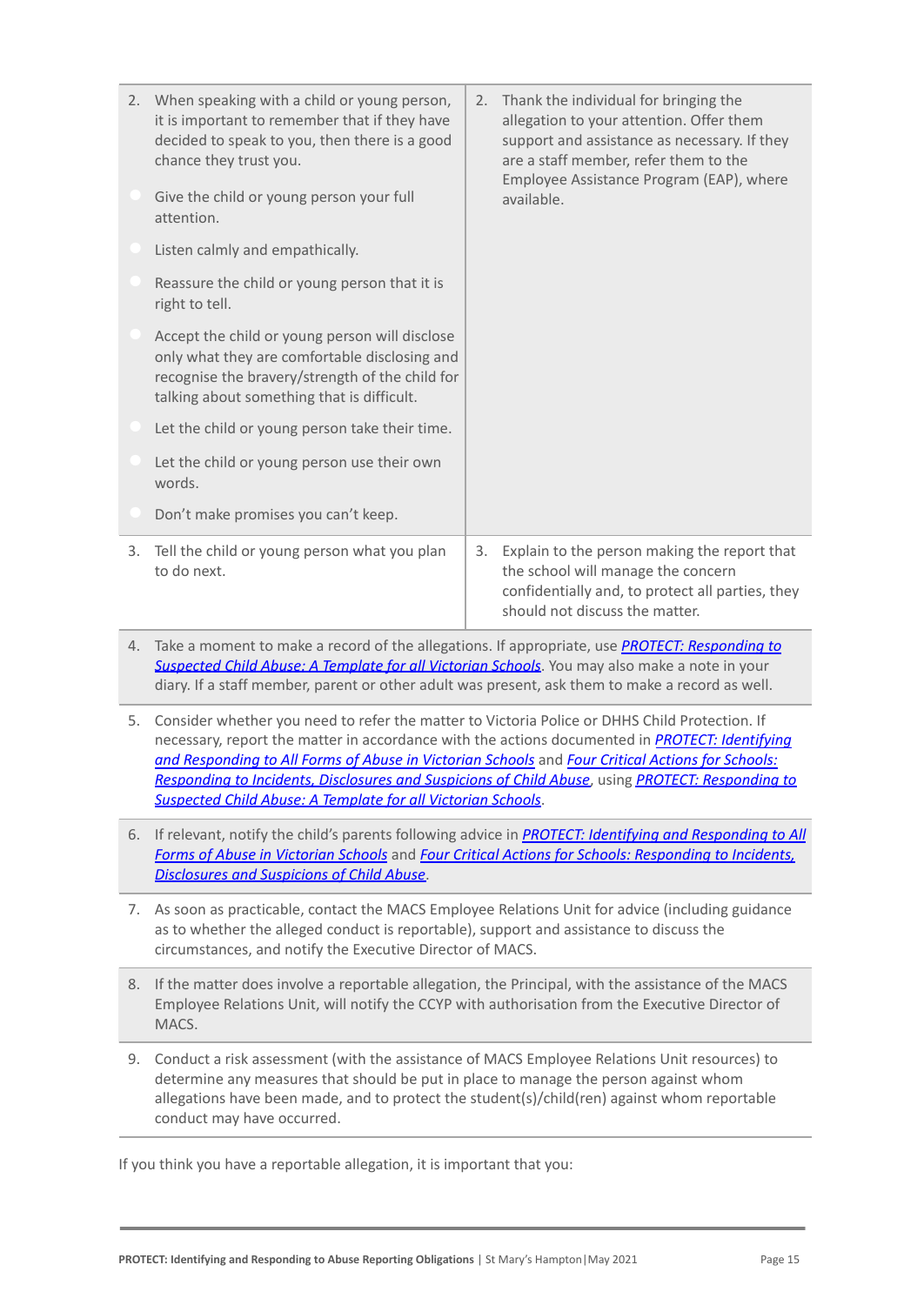do not say or do anything to suggest to the student that you doubt them or make them feel ashamed to have revealed the allegation

do not start investigating the allegation, including unnecessarily questioning the student or speaking with the person who is the subject of the allegation, without conducting a risk assessment; otherwise you may be putting the student, the staff member, the school or the investigation at risk.

#### *Child FIRST/The Orange Door*

If you believe that a child is not subject to abuse, including family violence, but you still hold significant concerns for their wellbeing (e.g. risk-taking behaviour, parenting difficulties, isolation from family or lack of support), **you must still act**. This may include making a referral to or seeking advice from Child FIRST/The Orange Door.

Child FIRST/The Orange Door is a family information, referral and support team run by a registered community service in a local area that can receive confidential referrals about a child of concern. It does not have any statutory powers to protect a child, but can refer matters to relevant services.

You should make a report to Child FIRST/The Orange Door if:

you have a significant concern for a child's wellbeing

your concerns are about circumstances that have a low-to-moderate impact on the child

the child's immediate safety is not compromised

you and the school have discussed the referral to Child FIRST/The Orange Door with the child's parents/carers, and all parties are supportive of this decision.

Where you believe that the child's parents/carers will not be supportive of the referral, or the child is partaking in any risk-taking activity that is illegal and extreme in nature or poses a high risk to the child or others, you may refer the matter to DHHS Child Protection.

If you are unsure of what action to take in response to your concerns about a child, speak to the Principal or a member of the school's Leadership Team, or contact DHHS Child Protection or Child FIRST/The Orange Door for further advice.

For more information, refer to *PROTECT: Identifying [and Responding to All Forms of Abuse in Victorian](http://www.education.vic.gov.au/Documents/about/programs/health/protect/ChildSafeStandard5_SchoolsGuide.pdf) [Schools](http://www.education.vic.gov.au/Documents/about/programs/health/protect/ChildSafeStandard5_SchoolsGuide.pdf)*.

#### *Making additional reports*

After you have made a report, you may continue to suspect that a child is at risk and in need of protection. Any further observations should continue to be recorded and a report made on each separate occasion where a belief has been formed – on reasonable grounds – that a child is likely to be at risk and in need of protection. Additional reports should use the same format outlined above in this Policy at Critical Action 2: Reporting to Authorities.

If there is any suspicion that this relates to a sexual offence involving a person over 18 and a child under 16, then it must be reported to Victoria Police. For more information, refer to the [Failure to](#page-5-0) [disclose](#page-5-0) section of this Policy.

Where a St Mary's Primary School staff member is aware that another school staff member has formed a reasonable belief about the same child on the same occasion, or based on the same indicators of abuse, and has made a report to the appropriate authority, the St Mary's Primary School staff member need not make a further report.

However, if the St Mary's Primary School staff member has formed a reasonable belief of abuse or significant risk of abuse to the child based on different observations, further indicators or additional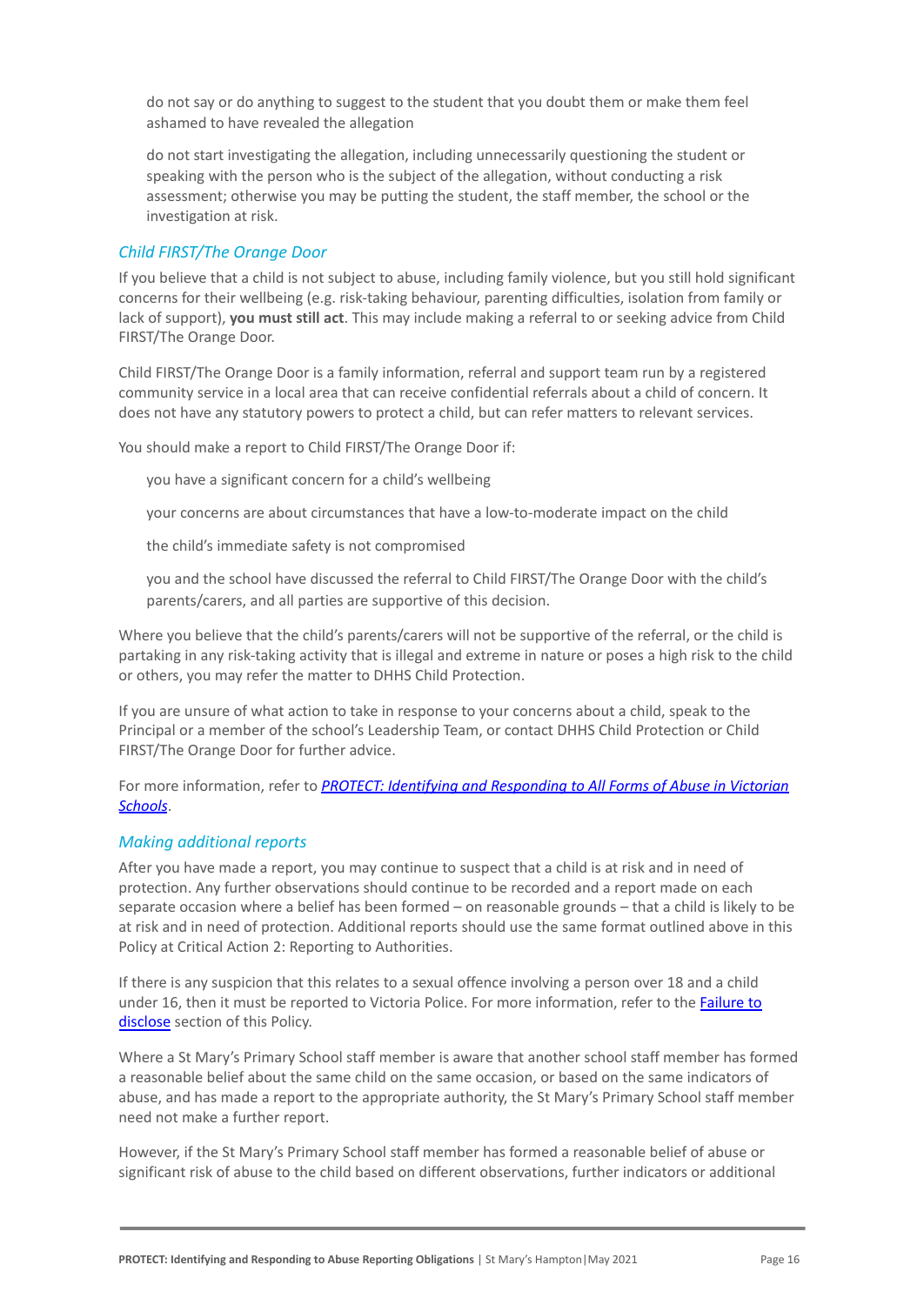information, a further report must be made to the appropriate authority detailing this additional information.

#### *Critical Action 3: Contacting Parents/Carers*

Where it is suspected that a child at St Mary's Primary School has been or is at risk of being abused, it is critical that parents/carers of the child are notified as soon as practicable after a report is made to the authorities.

St Mary's Primary School must always seek advice from Victoria Police or DHHS Child Protection to ensure that it is appropriate to contact the parents/carers.

In circumstances of family violence, staff of St Mary's Primary School should:

take care not to inadvertently alert the alleged perpetrator by notifying parents/carers as it could increase risk of harm to the child, other family members or school staff

seek advice from DHHS Child Protection or Child FIRST/The Orange Door before alerting parents/carers about safe strategies for communicating with a parent/carer who is experiencing family violence and on recommending family violence support services.

Advice from **Victoria Police or DHHS Child Protection** will depend on a number of factors, including whether:

the parents/carers of the child are alleged to have engaged in the abuse (including in circumstances of suspected family violence)

a disclosure to the parents/carers may result in further abuse to the child

the child is a mature minor (at least 17 years of age and assessed to be sufficiently mature and intelligent to make decisions for themselves) and has requested that their parents/carers not be notified – the school should insist that another responsible adult is notified in lieu of the parents/carers

the notification of parents/carers would adversely affect an investigation of the matter by external authorities.

Where the suspicion of abuse or risk of abuse has not yet warranted a reasonable belief, parents/carers should also be notified promptly after the school has carefully considered the factors listed above.

In some circumstances, a child may have returned to the care of their parent/carer before advice has been received from Victoria Police or DHHS Child Protection. In these circumstances, staff members of St Mary's Primary School should not share any information with the parent/carer that may place the child or any other person at risk, or where the child is a mature minor.

For detailed guidance on how to have this conversation with a parent or carer, refer to *[PROTECT:](http://www.education.vic.gov.au/Documents/about/programs/health/protect/ChildSafeStandard5_SchoolsGuide.pdf) [Identifying and Responding to All Forms of Abuse in](http://www.education.vic.gov.au/Documents/about/programs/health/protect/ChildSafeStandard5_SchoolsGuide.pdf) Victorian Schools.*

#### *Critical Action 4: Providing Ongoing Support*

St Mary's Primary School staff members who witness a child protection incident, receive a disclosure or develop a suspicion of child abuse (including exposure to family violence) have a critical role to play in supporting students impacted by the child protection matter to ensure that they feel supported and safe at the school. Schools also play a critical role in building students' resilience and protective factors, which can reduce the long-term impacts of child abuse by providing them with the opportunity to be supported and heard by a school staff member they trust.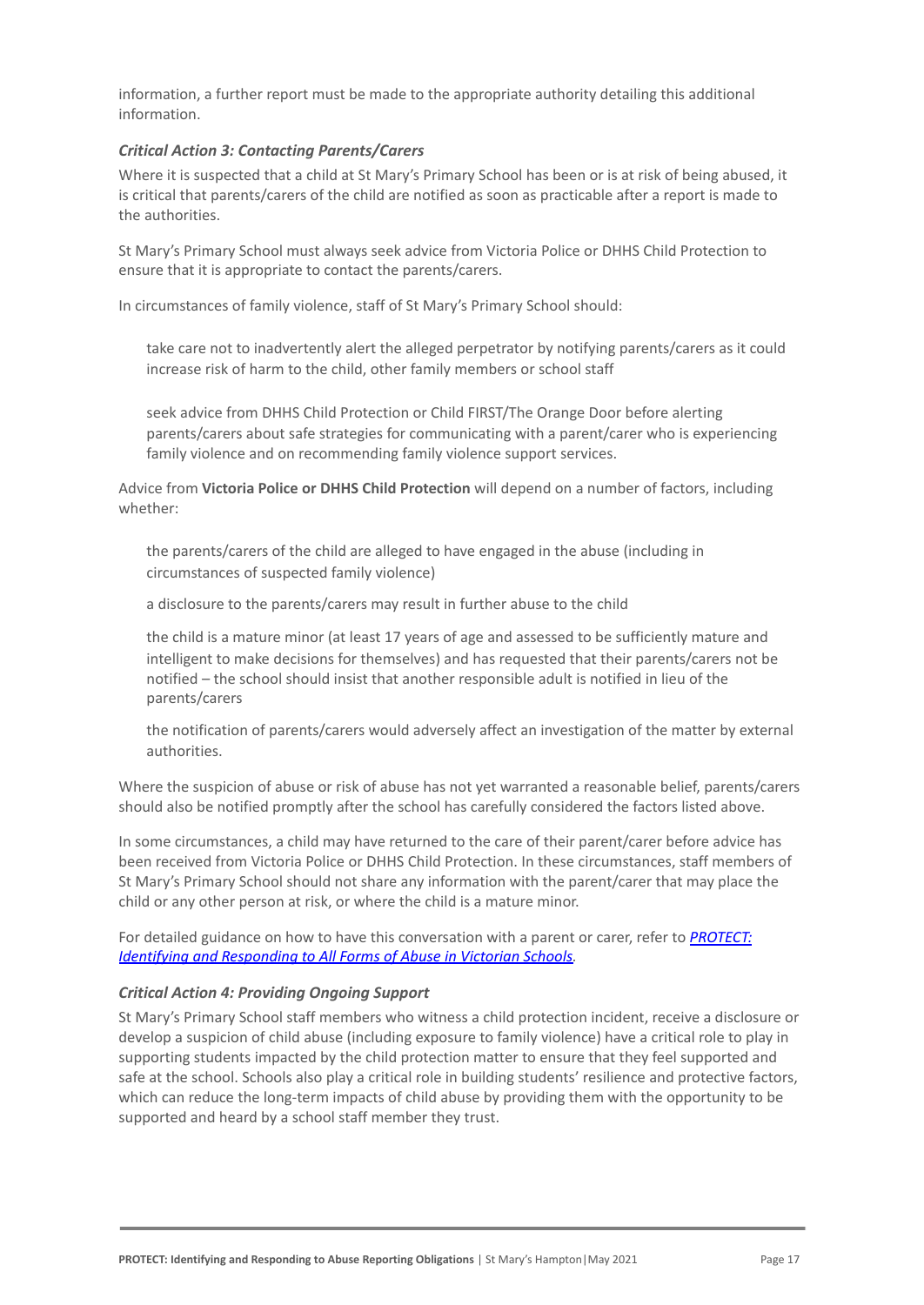Support provided to students at St Mary's Primary School includes:

regularly communicating with the student and their parents/carers where appropriate

convening a Student Support Group of school wellbeing staff and teachers to plan, support and monitor affected students

developing Student Support Plans for students impacted by the incident to ensure appropriate levels of care and support are provided depending on their involvement.

You should contact MACS' Student Wellbeing Information Line (9267 0228) for a description of the range of school-based support services that may be available, including SAFEMinds and referrals to family violence services, Centres Against Sexual Assault (CASA) or headspace.

Where external authorities are investigating a report of abuse or risk of abuse, it is the role of the Principal of St Mary's Primary School to ensure that students are supported throughout interviews at the school. For more information on this topic, refer to *[School Guidelines 2.19a: Police and DHHS](https://www.cem.edu.au/About-Us/Policies/Police-and-DHHS-Interview-Protocols.aspx) [Interview Protocols.](https://www.cem.edu.au/About-Us/Policies/Police-and-DHHS-Interview-Protocols.aspx)*

St Mary's Primary School and our governing body have a duty to provide support to school staff members who have witnessed an incident or disclosure, or who have made a report to external authorities about a reasonable belief of child abuse. It is important that we remember that staff members may have also experienced child abuse (including family violence) or be experiencing family violence and abuse in their own lives.St Mary's Primary School staff members requiring wellbeing support can contact the school's EAP provider.

Information to support Victorian Catholic schools in understanding their obligation to employees and to provide suggestions of how to assist employees experiencing family and domestic violence may be found in the Catholic Education Commission of Victoria Ltd's *[Family and Domestic Violence: A Guide to](https://www.cecv.catholic.edu.au/Media-Files/IR/Policies-Guidelines/Family-Domestic-Violence/Guide-to-family-and-domestic-violence-(1).aspx) [Supporting Staff](https://www.cecv.catholic.edu.au/Media-Files/IR/Policies-Guidelines/Family-Domestic-Violence/Guide-to-family-and-domestic-violence-(1).aspx)[.](http://www.cecv.catholic.edu.au/Media-Files/IR/Policies-Guidelines/Guide-to-family-and-domestic-violence.aspx)*

St Mary's Primary School should conduct a review of the reporting process four–six weeks after a report has been made to identify if any follow-up support actions are needed. Refer to *[PROTECT:](http://www.education.vic.gov.au/Documents/about/programs/health/protect/PROTECT_Responding_TemplateSchools.pdf) [Responding to Suspected Child Abuse: A Template for](http://www.education.vic.gov.au/Documents/about/programs/health/protect/PROTECT_Responding_TemplateSchools.pdf) all Victorian Schools* for more information.

#### **Potential consequences of making a report**

This table describes the potential consequences of making a report.

| <b>Potential</b><br>consequence | <b>Description</b>                                                                                                                                    |
|---------------------------------|-------------------------------------------------------------------------------------------------------------------------------------------------------|
| Confidentiality                 | The identity of a reporter must remain confidential unless:                                                                                           |
|                                 | the reporter chooses to inform the child, young person or parent of the<br>report                                                                     |
|                                 | the reporter consents in writing to their identity being disclosed                                                                                    |
|                                 | a court or tribunal decides that it is necessary for the identity of the reporter<br>to be disclosed, to ensure the safety and wellbeing of the child |
|                                 | a court or tribunal decides that, in the interests of justice, the reporter is<br>required to provide evidence.                                       |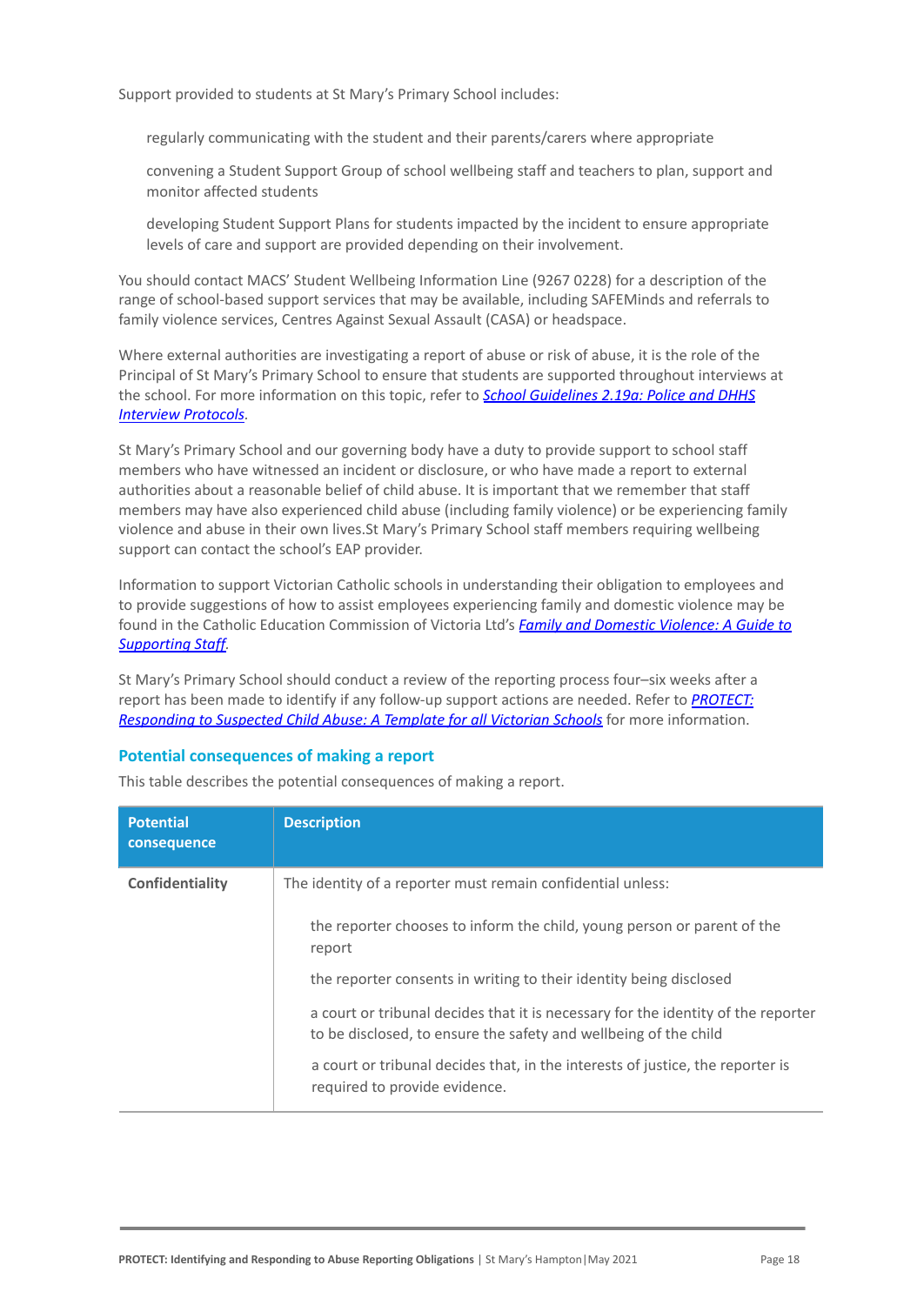| Professional<br>protection                      | If a report is made in good faith:                                                                                                                                                                                                                                                                                                                                                                                |
|-------------------------------------------------|-------------------------------------------------------------------------------------------------------------------------------------------------------------------------------------------------------------------------------------------------------------------------------------------------------------------------------------------------------------------------------------------------------------------|
|                                                 | it does not constitute unprofessional conduct or a breach of professional<br>ethics on the part of the reporter                                                                                                                                                                                                                                                                                                   |
|                                                 | the reporter cannot be held legally liable in respect of the report.                                                                                                                                                                                                                                                                                                                                              |
| <b>Interviews</b>                               | DHHS Child Protection and/or Victoria Police may conduct interviews of children<br>and young people at the school without their parent's knowledge or consent.                                                                                                                                                                                                                                                    |
|                                                 | Interviewing children and young people at St Mary's Primary School should<br>only occur in exceptional circumstances and if it is in the best interests of the<br>child to proceed in this manner.                                                                                                                                                                                                                |
|                                                 | DHHS Child Protection and/or Victoria Police will notify the principal or a<br>member of the Leadership Team of their intention to interview the child or<br>young person on the school premises.                                                                                                                                                                                                                 |
|                                                 | When DHHS Child Protection workers/police officers come to St Mary's<br>Primary School premises, the Principal or a member of the Leadership Team<br>should request to see identification before permitting them to have access<br>to the child or young person.                                                                                                                                                  |
|                                                 | When a child or young person is being interviewed by DHHS Child Protection<br>and/or Victoria Police, St Mary's Primary School staff must arrange to have a<br>supportive adult present with the child or young person.                                                                                                                                                                                           |
|                                                 | For more information on these requests and school responsibilities, see MACS'<br>School Guidelines 2.19a: Police and DHHS Interview Protocols.                                                                                                                                                                                                                                                                    |
| <b>Support for the child</b><br>or young person | The roles and responsibilities of the principal or other school staff in supporting<br>children who are involved with DHHS Child Protection may include the following:                                                                                                                                                                                                                                            |
|                                                 | acting as a support person for the child or young person                                                                                                                                                                                                                                                                                                                                                          |
|                                                 | attending DHHS Child Protection case-planning meetings                                                                                                                                                                                                                                                                                                                                                            |
|                                                 | observing and monitoring the child's behaviour                                                                                                                                                                                                                                                                                                                                                                    |
|                                                 | liaising with professionals.                                                                                                                                                                                                                                                                                                                                                                                      |
| <b>Requests for</b><br>information              | DHHS Child Protection and/or Child FIRST/The Orange Door and/or Victoria<br>Police may request information about the child or family for the purpose of<br>investigating a report and assessing the risk to the child or young person.                                                                                                                                                                            |
|                                                 | In certain circumstances, DHHS Child Protection can also direct St Mary's Primary<br>School staff to provide information or documents about the protection or<br>development of the child. Such directions should be in writing and only be made<br>by authorised persons within DHHS Child Protection. Refer to <b>PROTECT:</b><br><b>Identifying and Responding to All Forms of Abuse in Victorian Schools.</b> |
| <b>Witness summons</b>                          | If DHHS Child Protection makes a protection application in the Children's Court<br>of Victoria, any party to the application may issue a witness summons to<br>produce documents and/or to give evidence in the proceedings. See MACS'<br>School Guidelines 2.19a: Police and DHHS Interview Protocols.                                                                                                           |